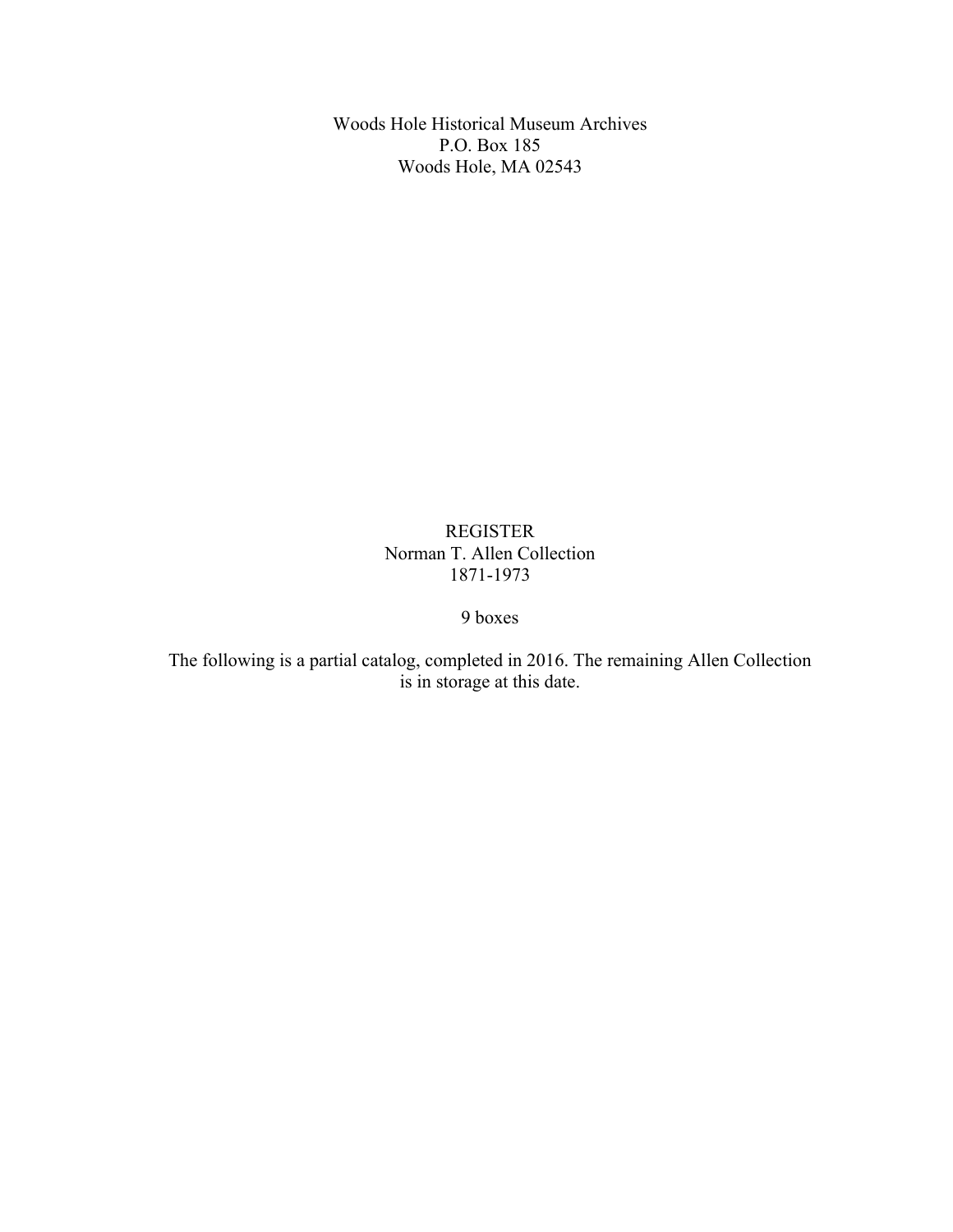## **Biographical Note**

#### **Norman T. Allen**

Norman T. Allen was born in Andover, Massachusetts. He was the son of Thomas and Grace (Towne) Allen. Allen was graduated from Phillips Academy at Andover, Massachusetts and from the Massachusetts Institute of Technology. In 1943, he married Martha Sabine of Chestnut Hill, Massachusetts.

In 1941, Allen began his work at the Woods Hole Oceanographic Institution. He retired from an administrative position at WHOI in 1964. In his retirement, Allen then worked part time as the institution's archivist.

Maritime history and the history of Falmouth were special interests of Allen's. He was a curator and a member of the board of the Falmouth Historical Society. He possessed an extensive collection of historic photographs, including many of Falmouth and Woods Hole. Allen was a resident of Woods Hole and his particular interest in the village led him to write and publish its history in 1967.

Norman Allen died in 1973, one day before his  $74<sup>th</sup>$  birthday.

#### **Scope Note**

#### **1871 – 1875; ca. 1930 - 1973**

The contents of the Norman T. Allen Collection reflect the man's interest in his community, its history, and its organizations. He kept detailed notes and files on the organizations with which he was affiliated and the many historic topics he researched. While the collection contains some of Allen's personal correspondence, photographs, and memorabilia, his historic notes and files are the main part of the collection. Included is information on organizations such as WHOI, the Falmouth Historical Society, the Woods Hole Public Library, and the Church of the Messiah. His maritime interest is represented by his notes and news clippings about local vessels, nautical instruments, and ocean voyages. Dominating all, however, are his historical notes and collected ephemera on the Falmouth, Quissett, and Woods Hole villages as well as the families and homes of each.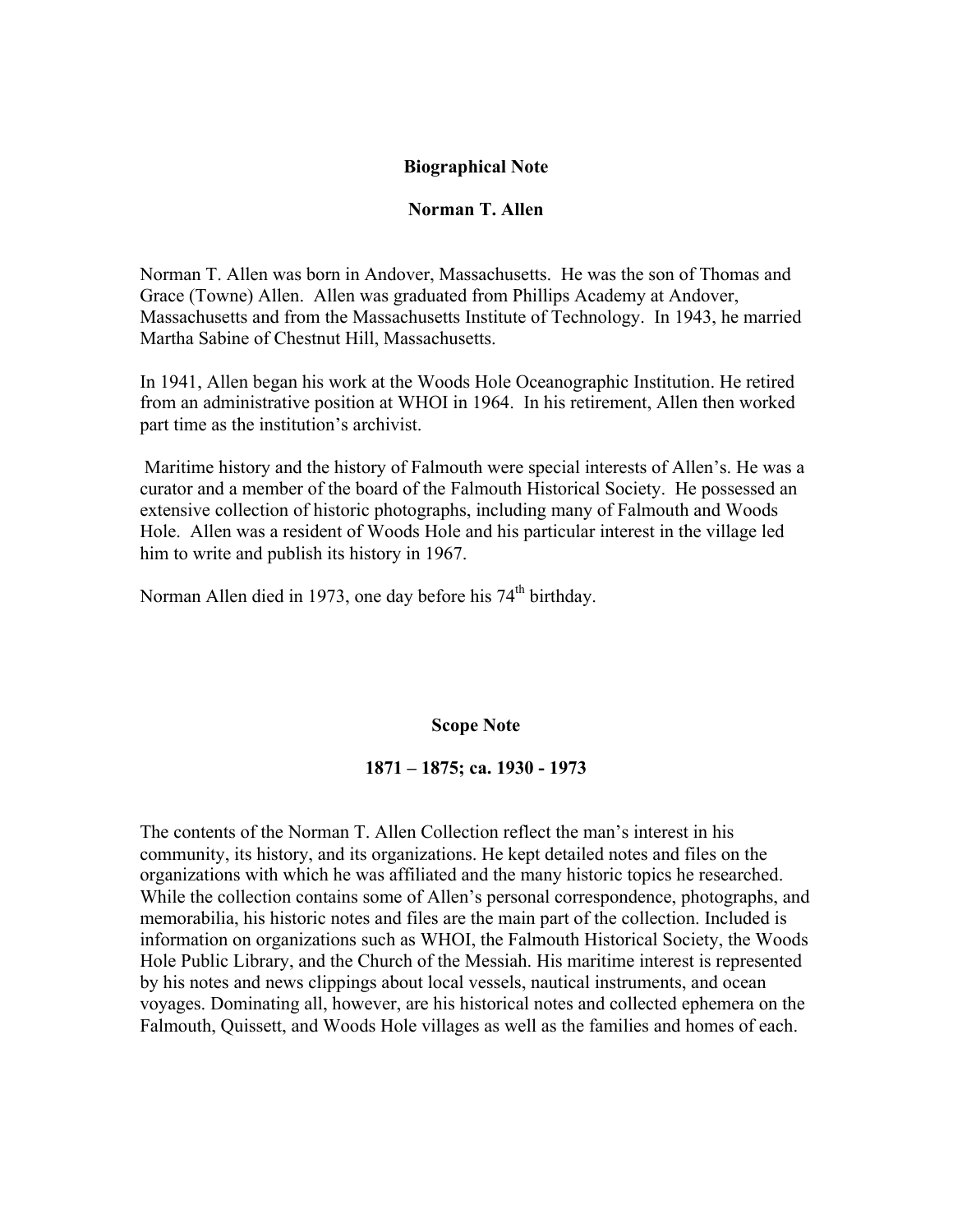# **Norman T. Allen Collection**

## **Box 3 Woods Hole Quissett**

- 3-1. The Church of the Messiah.
	- a. Report of Committee on Site and Plans. October 16, 1852. Photocopies of pages 16 and 17 of the Records of The Church of The Messiah, Woods Hole, MA. Vol. I. 2 photocopies.
	- b. "By-Laws" Relative to the church lot and surroundings belonging to the Parish of the Church of The Messiah. Woods Holl, MA. Adopted 28<sup>th</sup> day of November 1878. 2 photocopies.
	- c. Occasional Paper Number 2. Parish of The Messiah. Woods Holl, MA. November 1888. 2 photocopies.
- 3-2. Woods Hole Public Library: Ephemera and Documents gathered and saved during years Norman T. Allen was a library trustee. 1962-1969.
	- a. Lecture notices from other organizations to be used as a source of ideas for a local speaker.
	- b. Memoranda from The Falmouth National Bank, Falmouth, Mass. noting the purchase of bonds. March 15, 1965. April 24, 1965. 2 original.
	- c. Notice (3" x 5" card) of Woods Hole Library Winter and Summer Hours. nd. 12 original.
	- d. Post Card: Notice of Annual Meeting. July 15, 1967. 1 original
	- e. Post Card: Notice of a Trustees meeting. March 27, 1968. 1 original.
	- f. Annual letters to members and notices to the Woods Hole Community. 1962- 1968. Original.
	- g. Correspondence and examples of fee schedules from various institutions with a draft of Allen's letter requesting the schedules.1968. Original.
	- h. Minutes taken at Trustees meetings and miscellaneous notes. 1965 1968. Handwritten original. 1 photocopy.
	- i. Fiscal Reports for the Woods Hole Public Library. Years ending June 31 1965, 1966, 1967. 1 original of each.
	- j. Letters to the Trustees of the Woods Hole Public Library from Paul Ferris Smith. January 15, 1968. March 12, 1968. 1 original of each.
	- k. Notice of the New England Library Trustees Association announcing the Toast to be featured at it's third annual meeting. September 12, 1968. 2 original.
	- l. By-Laws of the Woods Hole Public Library. July 1964. December 1966. 1 original of each.
	- m. Constitution of the Massachusetts Library Trustees Association. nd. 1 original.
	- n. Chap. 760. "An Act Providing State Aid For Free Public Libraries." Draft with proposed new wording. nd. 1 original.
	- o. Notice from the Town of Falmouth Superintendent of Pest Control. nd. 1 original.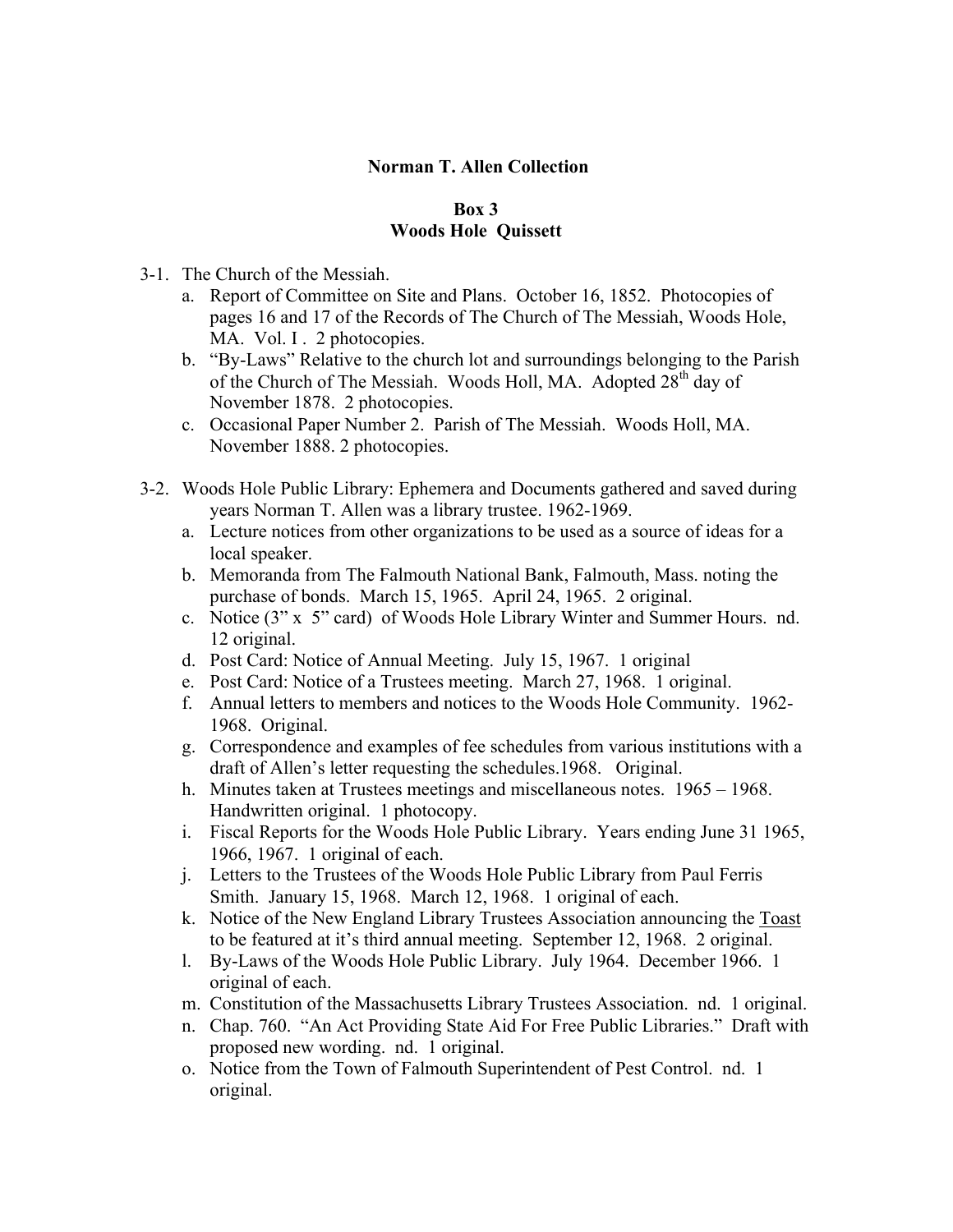- .p. News clipping: "Library to Be Closed For Cape-tip Parley." *Cape Cod Standard Times.* May 5, 1968. 1 original. 1 photocopy.
- q. Booklet: "from One Trustee To Another." Massachusetts Library Association. 1951. 1 original.
- r. Booklet: "Model Manual For Library Trustees." American Library Trustee Association. 1961. 1 original.
- s. Notice from: LTP, Library Technology Program/American Library Association announces the translation and publication of *Compact Library Shelving.* July 8, 1968. 1 original.
- t. Newsletter: "Eastern Region News." Eastern Regional Public Library System: Boston Public Library. Vol. 3, No. 4 – Vol. 3, No. 10 (1968), Vol.4, no. 1. (1969) 8 original.
- u. Newsletter: Massachusetts Library Trustees Association. Volume I, No. 3, Volume II, No. 1. 1968. 2 original.
- v. Newsletter: Bureau of Library Extension: Massachusetts Department of Education. Vol. 12, No. 1. January 1969. 1 original.
- 3-3. "A History of Woods Hole." by Norman T. Allen. nd. 1 typed copy. 7 pages.
- 3-4. Woods Hole Families and Homes.
	- a. !858 Map of Woods Hole showing numbered dwellings with numbered list of residents corresponding to numbered dwellings on map with a note regarding location of school on 1841 map. 2 copies of each.
	- b. Letter to Brownie (Oliver Brown) from Norman Allen regarding information copied from 1850 U. S. Census records; list of Woods Hole families in dwellings #101 through #154 according to the Seventh Census of U. S., Massachusetts, Barnstable County, Falmouth. Inhabitants of Falmouth. Schedule 1. Page 389. 1 handwritten pencil original.
	- c. Questions and comments regarding early houses, families, and property surrounding the Falmouth Town Green. Ryder Howe. nd. 1 typed copy. (2 pages).
	- d. Memoir of Thomas Duncan Fish regarding the Braddock Gifford family. 1950. 1 typed copy. (3 pages).
	- e. Notes regarding Quamquissett residents Mosley Rowley (1691?) and Benjamin Marchant (1800s) as well as vessels built there. 2 photocopies.
	- f. Notes regarding the lineage of Rev. Benjamin Rowley Gifford (d. 1854), a descendant of Mosley Rowley. 3 photocopies.
	- g. Notes from a conversation with Oliver Brown. May 1969. Mentioned are the auction of the William Weeks place, land damages for land taken to build Quissett Ave., and the Town Farm in Falmouth. 1 handwritten original.
	- h. Note from conversation with George Swift. June 2, 1967. Swift has 1835 road lay out of Woods Hole. 1 handwritten original. 1 photocopy.
	- i. Notes about the purchase of the Fay Homestead and people who worked for the Fays. Related by Mrs. Frederick R. Gifford to Mrs. T. S. P. Griffin. March 2, 1952. 1 handwritten original. 1 photocopy.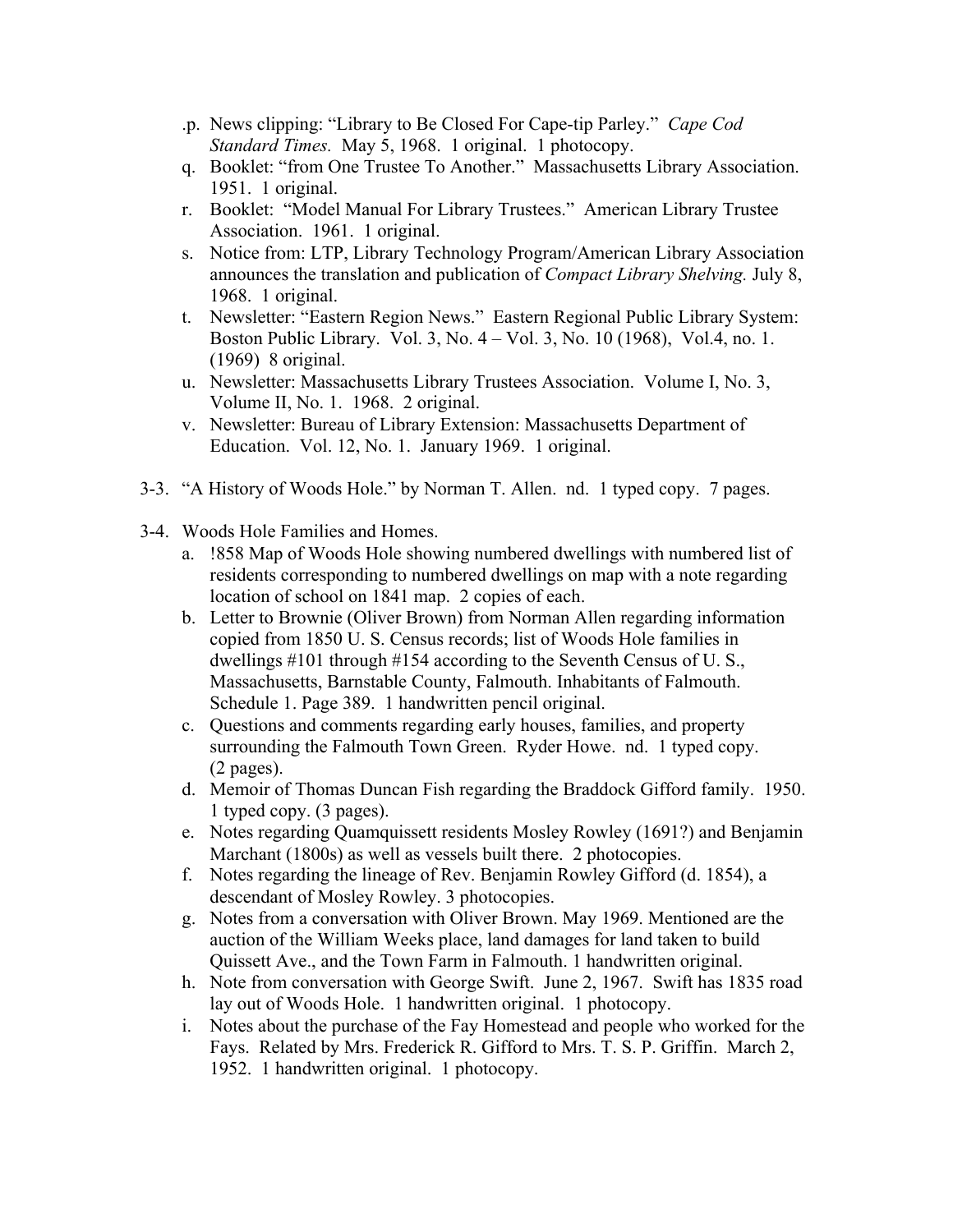- j. Notes made by Prince S. Crowell from the notes of E. E. Swift about the oldest house in Woods Hole and the Barnabas Hatch house. 3 typed photocopies.
- k. Original E. E. Swift notes about the histories of the Abner Davis house, the oldest house in Woods Hole, and the Barnabas Hatch house. nd. 1 typed copy
- l. Lists of various Nye marriages and births. 1748 1787. 3 photocopies.
- m. List of Annual Reports of the Town of Falmouth at the Falmouth Historical Society. 1873 – 1885. 1 handwritten original.
- n. Notes regarding the Woods Hole School. Annual Report of the Finances of the Town of Falmouth. Year ending December 31, 1885. 1 handwritten original.
- o. Fragments from depositions taken on account of Elisha Delano being drowned. 1 photocopy.
- p. Notice from the New England Historic Genealogical Society Announcing Seminar May 11-21, 1971. 1 original with envelope.
- 3-5. Woods Hole Historical Notes and Ephemera.
	- a. Miscellaneous handwritten historical notes on various scraps of paper.
	- b. Copies of land transactions involving the Davis family from 1796 to 1821 recorded in Falmouth Book 1 at the Barnstable County Registry of Deeds. 3 original typed pages.
	- .c. Notes headed "Davis, Jabez" taken from the Falmouth Town Reports for 1876- 1885, and 1886-1895. Records the dates of marriages, births, and deaths of some members of the Falmouth families, Davis, Shiverick, Hatch, and Luscombe. 1 original handwritten page.
	- d. Correspondence from G. W.W. Dove and J. M. Glidden to H. H. Fay Esq. regarding the town taking of Nobsque road. 1883. 4 photocopied pages.
	- e. Pages 677, 678, 685-690 from the Town of Falmouth section of *History of Barnstable County*. Simeon Deyo. 1890. These pages contain a description of of early Quissett and biographical sketches of early Quissett, Woods Hole and Falmouth residents. 7 photocopied pages.
	- ` f. Page 3 from "Geography and Early History of Woods Hole." Author unknown. nd. Discusses the source of the name Woods Hole and the features which resulted in Woods Hole being chosen as the site of the scientific institutions. 1 photocopy.
	- g. Statement about the owners of a Willard Clock purchased by Henry Hutchinson in 1830. Written by Esther Louise Jackson. January 8, 1906. 2 pages. 1 photocopy of each.
	- h. Note headed "Woods Hole History". Lists the source of information for 1920s and 1930s Woods Hole and Woods Hole rum running days. 1 handwritten original.
	- i. Brown spiral bound notebook titled "Local History Notes." Contains notes regarding a Land Court case certifying WHOI as the owner of a land parcel (1965); notes on the public records in custody of the Falmouth Town Clerk in 1889 (1966). Norman T. Allen. Original.
	- j. Clipping: "Town Landowners Paying Tax Bill Of \$1,022,875.80." *Falmouth Enterprise.* November 18, 1949. Lists property owners paying a bill of more than \$300. 1 original. 1 photocopy.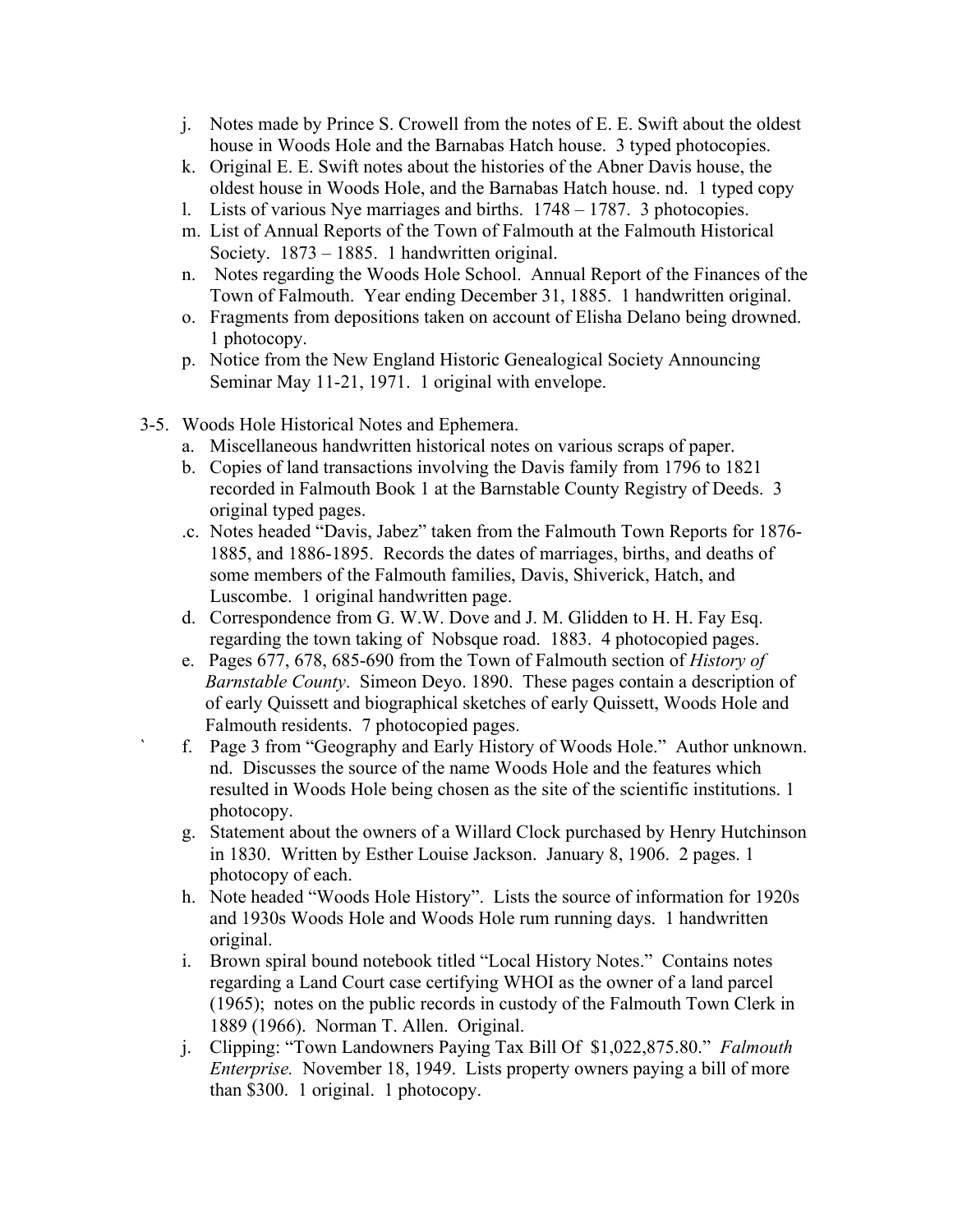- k. Clipping: Photograph titled "Old View of Woods Hole." Newspaper unknown. September 7, 1951. 1 original. 1 photocopy.
- l. Notes and correspondence regarding the location of Franklin L. Gifford paintings. Norman T. Allen. 1961, 1966, 1968. 4 original handwritten pages.
- m. Memories dictated by Prince S. Crowell (b.1881) of Woods Hole about the Community Hall, and his youth. June 1966. 1 photocopy. Attached is an appeal for the support of the Community Center by Trustees of the Woods Hole Community Association. 1 original.
- n. Correspondence regarding the summer schedule of The Saconnesset Homestead. May 25, 1967. 1 photocopy with handwritten note.
- o. Clipping: "Dr. Clarke Buys Quissett 6 Acres Along Waterfront." *Falmouth Enterprise.* January 5, 1968. 1 photocopy.
- p. Correspondence from H. Burr Steinbach to Members of the Corporation of the Marine Biological Laboratory regarding the construction of a dining-dormitory complex on the old Breakwater site. July 8, 1968. 1 original.
- q. Correspondence to "Brownie" (Oliver Brown) from Jeff (Norman) Allen regarding the location of microfilm and original back issues of the *Falmouth Enterprise.* December 17, 1968*.* 2 photocopies.
- r. Correspondence to "Brownie" (Oliver Brown) from Jeff (Norman Allen) regarding a draft of a book Brown was compiling on the Woods Hole cemeteries. December 19, 1968. 2 photocopies.
- s. Clipping: "Old slides become Sandwich Newsreel." Newspaper unknown. nd. 1 original. 1 photocopy.
- 3-6. Miscellaneous Historical Notes on Woods Hole by Norman T. Allen.
	- a. Memo regarding 1935 transfer of M. B. L. Beach. 1 handwritten original. 1 photocopy.
	- b. List of sources of historical information on the Woods Hole Community Hall. 1 handwritten original. 1 photocopy.
	- c. List of negatives of the photographs Allen took of historic Baldwin Coolidge photographs of Woods Hole. 1 handwritten 2 page original. 1 photocopy.
	- d. Memo asking about Mr. Towell's historic material of Woods Hole. 1 handwritten original. 1 photocopy.
	- e. "Some Notes on Ward Parker who sold property in Woods Hole to Joseph S. Fay." Source: New Bedford Directories, 1859 – 1870. 1 handwritten original. 1 photocopy.
	- f. Memo: "Projects for Barnstable." States the need to research from whom Ward Parker bought Challenger House. 1 handwritten original. 1 photocopy.
	- g. List of sources for information on Ward M. Parker and the May 20, 1795 map of Falmouth. 1 handwritten original. 1 photocopy.
	- h. Memo questioning the existence of a file of Grantors at the Records of Deeds. 1 handwritten original. 1 photocopy.
	- i. List copied from Barnstable Records of Deeds, 1827 1845 showing land purchases of Ward M. Parker from 1829 – 1844. 1 handwritten original. 1 photocopy.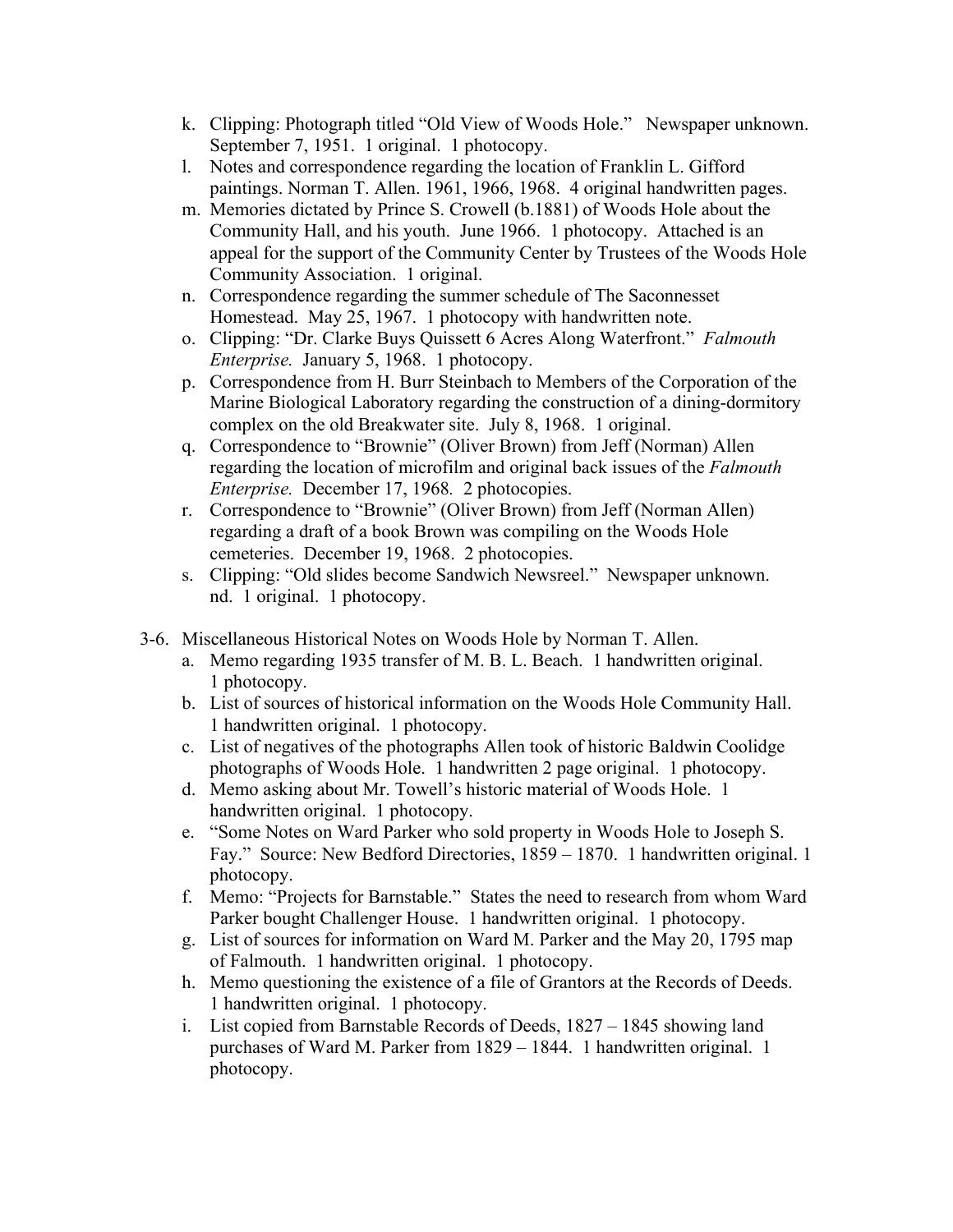- j. List copied from Barnstable Records of Deeds, 1845 1860 showing land purchases and sales by Ward M. Parker and land purchases by Joseph S. Fay. 1 handwritten original. 1 photocopy.
- k. 1850 Deed of Ward M. Parker's sale of his Woods Hole farm to Joseph S. Fay. 1 handwritten copy with 1 photocopy. 1 typed carbon copy with 1 photocopy.
- l. Memo stating the location of a Henry F. Gifford journal, c.1831, at the Falmouth Historical Society. September 29, 1960. 1 handwritten original. 1 photocopy.
- m. Memo on the location of Land Court case documents including the Fay estate case number. Also includes a note stating that the Town Clerk is the custodian of the official records of the Town of Falmouth. January 27, 1961. 1 handwritten original. 1 photocopy.
- n. "Notes made on a visit to George A. Griffin Home." Refers to a map of Hammonds Neck (Quissett), the Braddock Gifford house and farm (great grandfather of Mrs. George Griffin), a genealogical chart for Mr. and Mrs. George Griffin, and maps of Bar Neck and Great Harbor in Woods Hole. March 6, 1961. 1 original (2 pages). 1 photocopy.
- p. List of people in the photograph of the original SAGITTA by Baldwin Coolidge. Date of note August 6, 1963. 1 handwritten original. 2 photocopies. This photograph is part of the museum's collection.
- o. Note titled "Woods Hole Sail Boats." about Henry Fay's boat *Lizzie.* September 1, 1965. 1 handwritten original. 1 photocopy.
- 3-7. "List of "Persons Interested in Old Woods Hole and Quissett and Owning Historical Material." nd. 1 handwritten original. 1 photocopy.
- 3.8. Documents related to the application of Frank R. L. Egloff to construct a stone groin.
	- a. Statement: "Layout Of Road From The Gardner Road To The Shore Of Buzzards Bay In Woods Hole." "Approved Feb. 16, 1922." 2 photocopies.
	- b. "Memo. re: Roads adjacent to Property of Frances C. Lillie." August 3, 1937. 2 photocopies.
	- c. Photocopy of Massachusetts General Law 130-27A concerning pollution of coastal waters along with a Town of Falmouth Public Hearing Notice for the application of a permit to construct the Egloff stone groin. *Falmouth Enterprise.* June 7, 1968. 2 photocopies.
	- d. Photocopy of Massachusetts General Law 130- 27A along with 2 newspaper articles: "No Opposition For Groin, Pier Permits." *Falmouth Enterprise.* June 18, 1968; "Stone Groin, Pier Approved." *Cape Cod Standard Times.* June 19, 1968. 2 photocopies.
	- e. "Plan to Accompany Petition of Frank R. L. Egloff To Build A Groin In Buzzards Bay…" May 1968. 1 photocopy.
	- f Notice by The New England Division, Corps of Engineers of its consideration of the Egloff application to construct and maintain a stone groin in Buzzards Bay. June 12, 1968. 1 photocopy.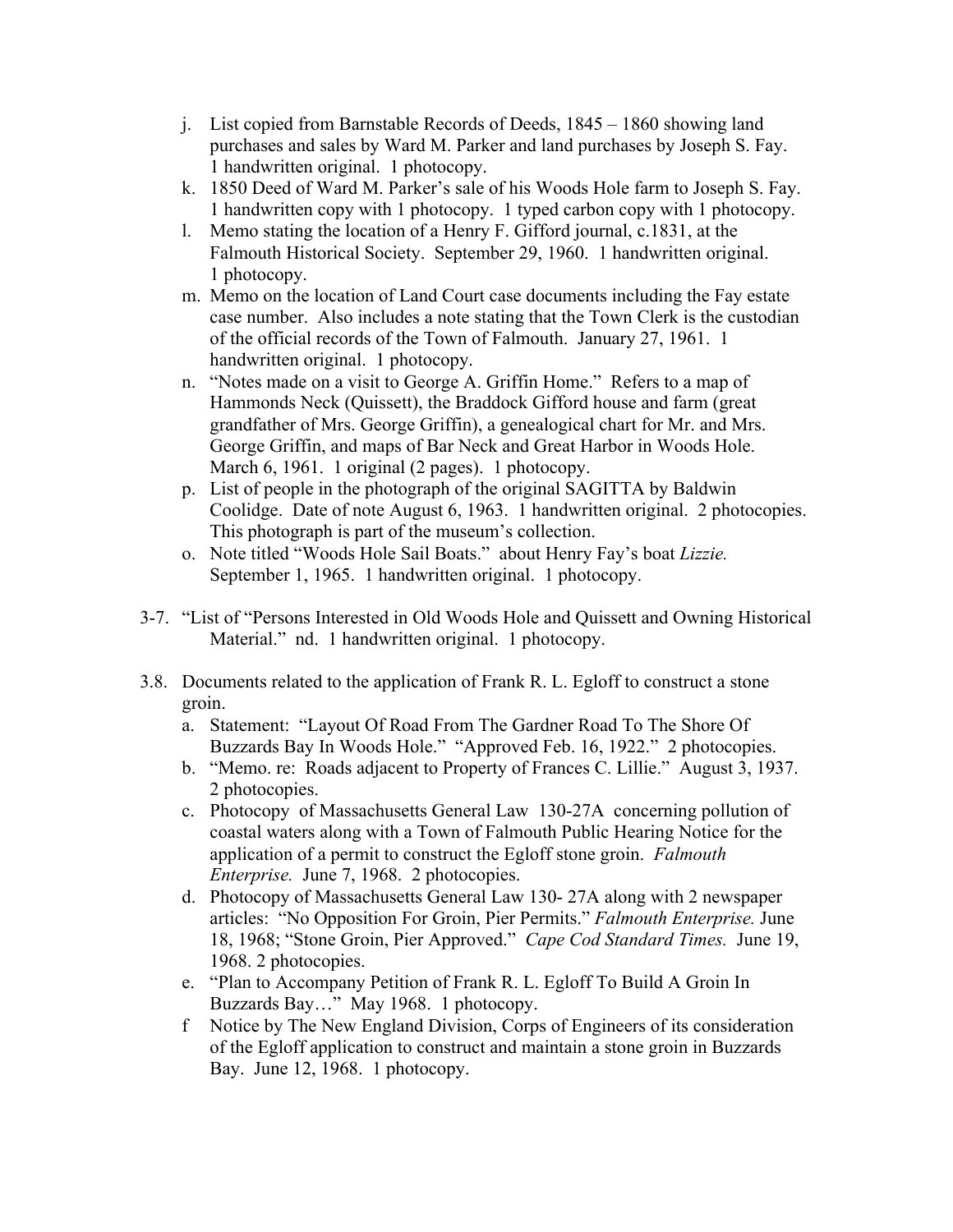- g. Letter from George Griffin to Mr. Allen "about a jetty just west of the Town Landing on Gardiner Road." with the Town of Falmouth Public Hearing notice for the Egloff groin and a copy of Massachusetts General Law 130-27a attached. June 16, 1968. 1 original of each.
- h. Letter requesting copy of the Egloff plan for a stone groin to the Corps of Engineers from George A. Griffin. June 27, 1968. 1photocopy.
- i. Letter replying to George A. Griffin's request for the Egloff groin plan by Arthur J. Kelly of the Corps of Engineers. July 3, 1968. 1 photocopy.
- j. "Memo re Groin." Writer unknown. July 9, 1968. 1 photocopy.
- k. Letter from George Griffin to Norman Allen about the notice Griffin received regarding the "hearing by the State Division of Waterways on the Egloff petition for a jetty." Attached are copies of the plan and the notice by the State Commissioner of Public Works. September 17, 1968. Original letter with attached copies.
- l. Letter from George A. Griffin to Massachusetts Department of Public Works, Division of Waterways "regarding the application of Frank R. L. Egloff for a license." October 1, 1968. 1 photocopy (2 pages).
- m. Memo: "Jetties, Groins, & Ways. nd. Handwritten pencil original.
- n. Memo re: Gardiner Road Town Landing. nd. Handwritten pencil original.
- o. Map: "Reservations for Conservation and Outdoor Recreation in the Town of Falmouth." Falmouth Conservation Commission. 1967.
- 3-9. Booklet: "Historic Woods Hole, A Catalog of the Paintings of Franklin L. Gifford." By Franklin L. Gifford. Copyrighted 1932. 1 autographed original.
- 3-10. Booklet: "Historical Paintings Of Woods Hole." By Franklin Lewis Gifford. Published by the Woods Hole Public Library. Woods Hole, Massachusetts. 1962. 1 original.
- 3-11. Notes on the history of the John G. Bruce, Jr. house, 14 School Street, Woods Hole, MA. 1 original (2 pages plus index card). 2 photocopies with added notes.
- 3-12. Historical Exhibits in Woods Hole Co-op...
	- a. Draft list of exhibits in Co-op windows with corrections by Norman T. Allen. February 13, 1969. 1 photocopy.
	- b. Corrected draft list of exhibits in Co-op windows. February 21, 1969. 1 photocopy.
- 3-13. The Vineyard Haven Bethel.
	- a. Booklet: "The Vineyard Haven Bethel Of The Boston Seaman's Friend Society: A Short History Of The Building, Its Inception, and Its Work." Compiled by Don Steers. Boston Seaman's Friend Society, Inc. nd. 2 original.
	- b. Three clippings: "Editorial Comment The Society Places Lesser Man First." Newspaper unknown, nd.; "Things Insular" *Vineyard Gazette.* January 10,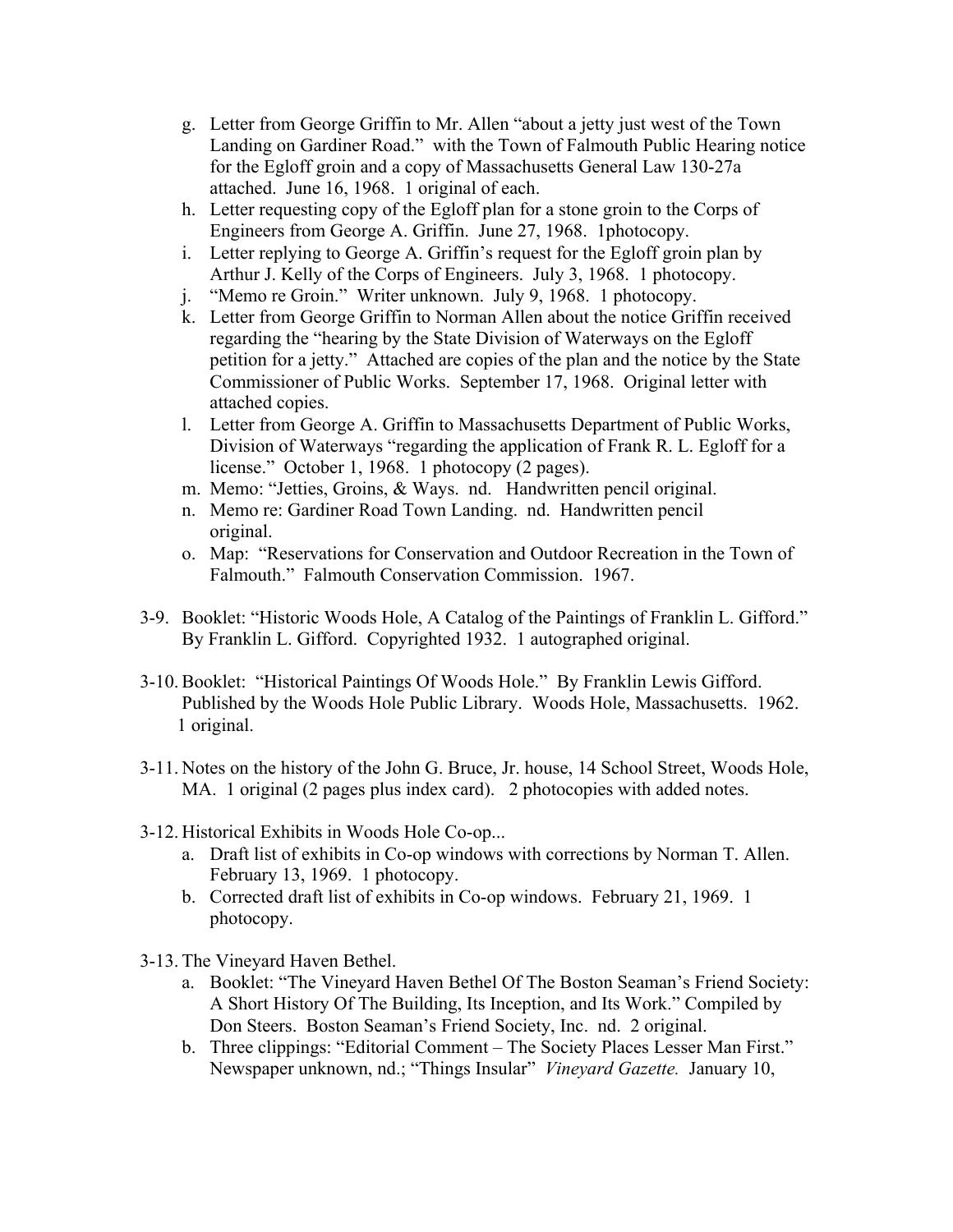1964. ; "Editorial Brings Forth Flood Of Memories." *Vineyard Gazette.*  January 17, 1964. 1 original of each. 1 photocopy including all.

- c. "1965 Report Of The Boston Seaman's Friend Society, Inc." By Roger Peke Cleveland. 1 original. 1 photocopy.
- d Magazine: *The Sea Breeze.* Published by Boston Seaman's Friend Society, Inc.
	- 1. Volume 76, No. 4. October 1964. Contains several articles on the Vineyard Haven Bethel which mention the work of Madison Edwards, a Woods Hole native. 1 original.
	- 2. Volume 77, No. 3. July 1965. Article: "Dedication of the Vineyard Haven Bethel." 1 original.
	- 3. Volume 78, No. 4. Fall 1966. Article: "Bethel Notes" reports on the summer activities of the Vineyard Haven Bethel Chapel and Museum. Includes a picture of Alden Tower, Madison Edwards' grandson.
- e. Article: "The Society receives Endowment from the Estate of Mary P. Walsh." *The Sea Breeze."* nd. Mary P. Walsh worked with Chaplain Madison Edwards. 2 photocopies.
- f. Notes by Norman Allen recording his discussion with Prince Crowell of Woods Hole regarding Madison Edwards. November 17, 1966. 1 handwritten original. 1 photocopy.
- g. Notes by Norman Allen listing Edwards' family burials in Woods Hole Church of The Messiah cemetery. 1 handwritten original. 1 photocopy.
- h. Letter to "Friends" from the Boston Seamen's Friend Society, Inc. regarding confusion which could occur with the new organization "Boston Seaman's Mission." May 1972. 1 original. 1 photocopy.
- 3-14. Lemuel Eldred House, Quissett.
	- a. Notes on the house's history resulting from a title search at the Barnstable County Courthouse and a search of the Falmouth town records as well as a conversation with an Eldred descendent. Compiled by S. M. Conover. 1 typed original. 1 photocopy.

Attached to the Notes are the following:

- 1. Completed Inventory Form B. of the Massachusetts Historical Commission. 1 original. 1 photocopy.
- 2. Completed Preliminary Questionnaire of the Falmouth Historical Society House Marking Committee. 1 original. 1 photocopy.
- 3. Envelope and letter from Elizabeth Daignault (Eldred house owner) to Dr. and Mrs. Robert S Conover in regard to the Marking Committee questionnaire. 1original. 1 photocopy.
- 4. Four pages of handwritten notes supporting the above documents. 1 original and 1 photocopy of each.
- b. Notes regarding date Eldred house was built and successive owners. 1 original... 1 photocopy.
- c. Form B Building. Massachusetts Historical Collection. Recorded by Ann L. Sears. April 1, 1990. 1 photocopy.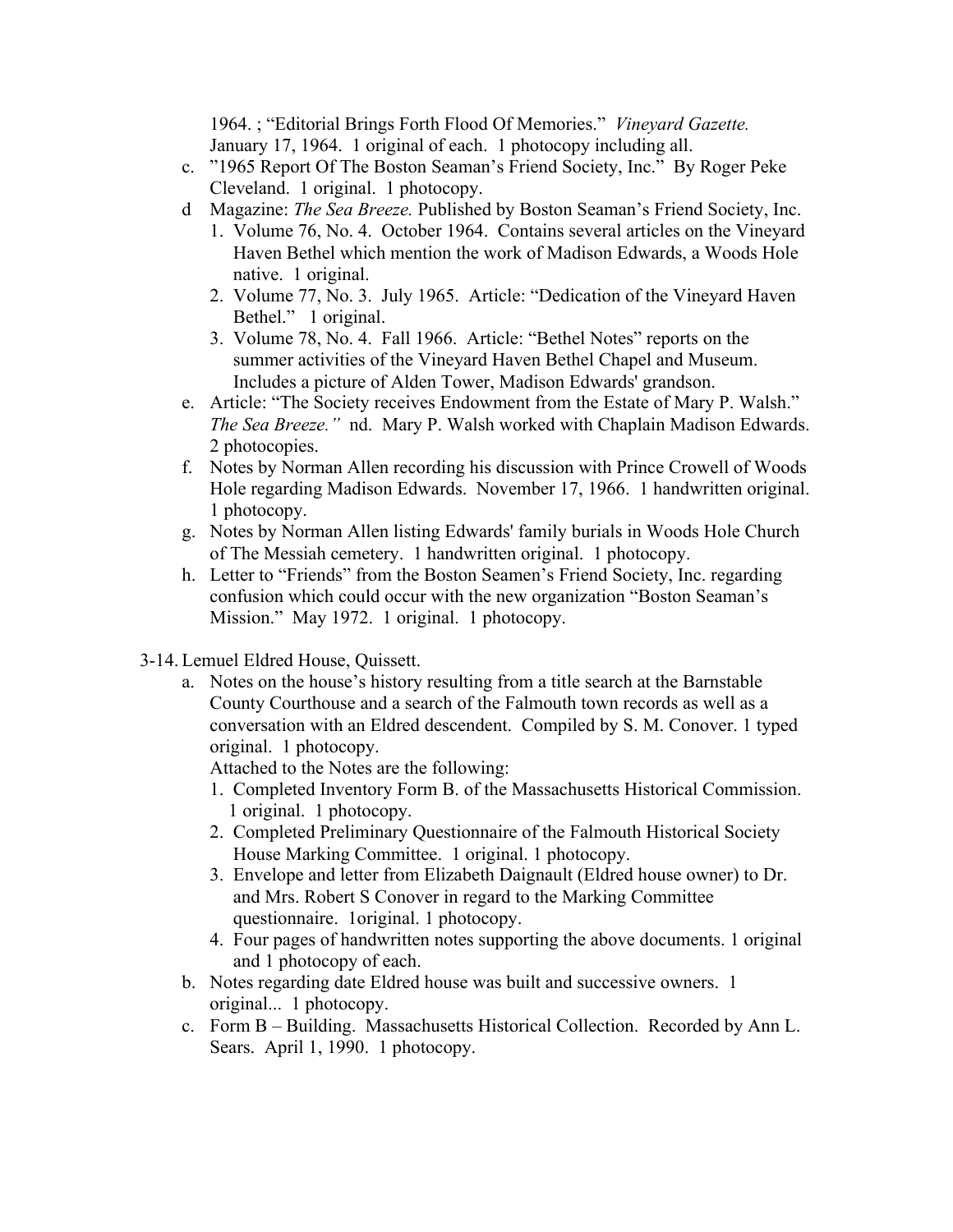- 3-15. Woods Hole Road / Ransom Road Intersection
	- a. Pencil drawn map of intersection showing locations of Whittemore buildings and the S. P. Davis house. Based on information from Ida Small Sylvester. One 2 page original. 1 photocopy of each.
- 3-16. Barney Marchant, Early Quissett Resident.
	- a. Notes on business dealings and land owned by Barney Marchant. 1 handwritten pencil original.
- 3-17. "Quissett" by DeWitt C. Jones, Jr. January and February 1967. A memoir. 2 photocopies.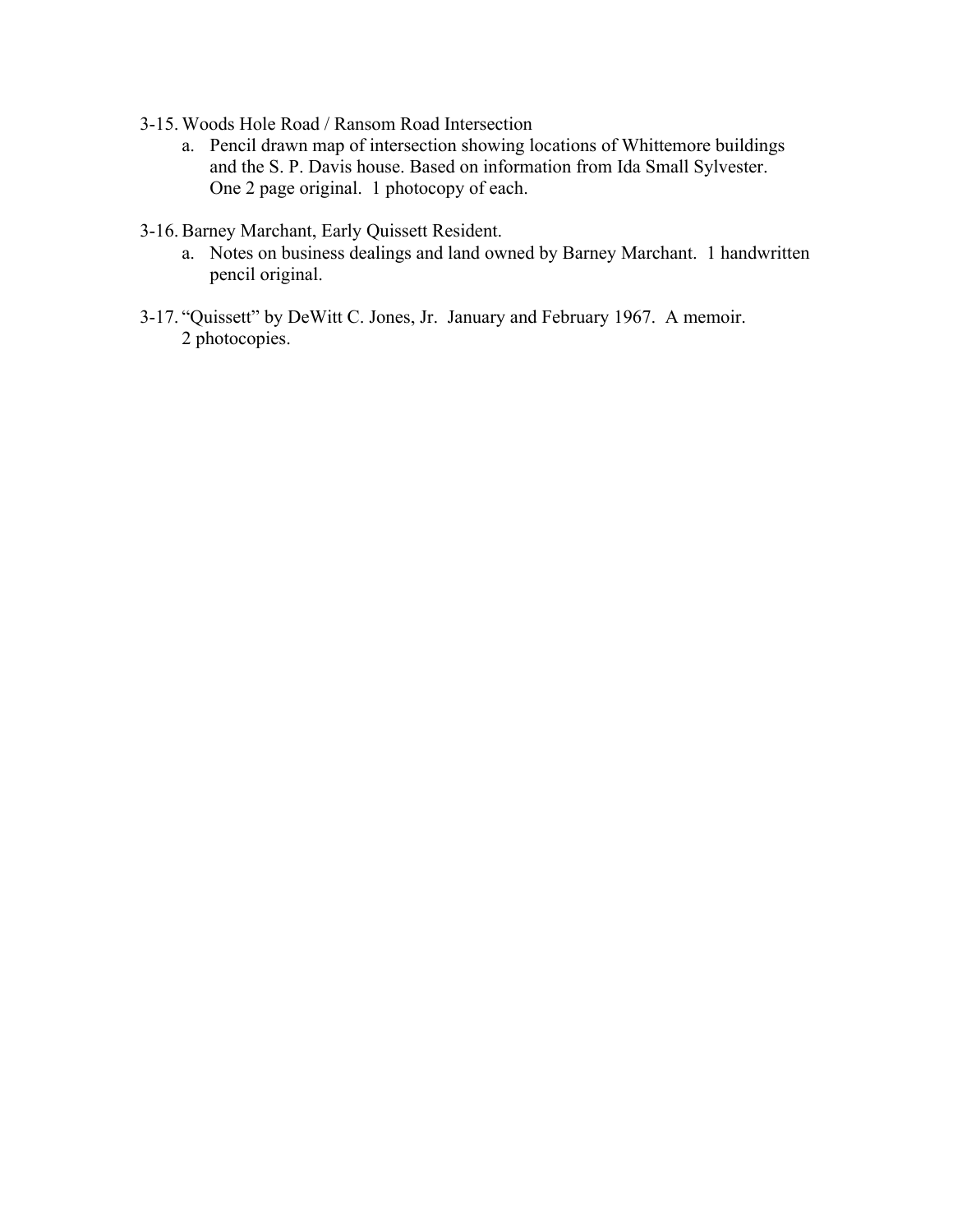## **Norman T. Allen Collection**

# **Box 6 Ships**

# 6-1. *Alice S. Wentworth.*

- a. Clipping: "Schooner Returning To State." *Boston Herald.* January 1962. 1original. 1 photocopy.
- b. Clippings: "Sprightly Old Schooner Is Coming Back Home." *New Bedford Sunday Standard Times.* January 28, 1962; "Lovely Old Lady." *New Bedford Standard Times.* June 20, 1962. 1 original of each. 1 photocopy with each.
- c. Clipping: "Storm Damage Lingers On." *Cape Cod Standard Times*. December 2, 1963. 1 original. 1 photocopy.
- d. Clippings: "Sunken Schooner Partially Raised." Newspaper unknown. March 9, 1962; "Sunk Schooner To Be Raised." *New Bedford Standard Times.* March 19, 1964. "Awaiting Auction." *The Standard Times.* April 1, 1965. 1 original of each. 1 photocopy with each.
- e. Clipping: "Schooner *Wentworth*." *Falmouth Enterprise.* September 9, 1964. 1 original. 1 photocopy.
- g. Clippings: "Schooner Floats Again But Future Is in Doubt." *Cape Cod Standard Times.* March 24, 1964; "She's Shabby But a Lady." *Boston Herald.*  February 9, 1965; "Schooner Ordered To Be Sold." *Cape Cod Standard Times.* March 16, 1965; "Schooner Wentworth Sale Ordered By Judge." *The Standard Times.* March 20, 1965*.* 1 original of each. 1 photocopy with each.
- g. Clippings: "Schooner Back on Surface." *Cape Cod Standard Times.* March 25, 1964*;* "Still Life In Old Girl." *The Standard Times.* April 12, 1967. 1 original of each. 1 photocopy with each.
- h. Clipping Photograph: "Now For Sale." April 19, 1965. *The Boston Herald.*  1 original. 1 photocopy.
- i. Letter to Mr. Allen from Mary Cohen with 4 typed copies of articles about the *Alice S. Wentworth* attached. 1 original of each. 1 photocopy of each.
- j. Clipping: Gardiner, Glenn V., "Former New Bedford Boy Stakes Fortune on New Boston Restaurant." *Sunday Standard –Times.* March 15, 1964. 1 original. 1 photocopy. (The boy, Anthony Athanas, will one day purchase the *Wentworth*.)
- k. Eleven 8.5" x 11" black and white photographs of the *Alice S. Wentworth*.
- 6-2. The Back Staff.
	- a. Two letters to Mr. Allen from Evers Burtner regarding Allen's loan of a "Back Staff " and log glass to the Department of Naval Architecture and Marine Engineers of MIT. October 28, 1953 and March 19, 1957. 1 original of each. 1 photocopy of each.
	- b. Handwritten notes regarding the source of information about various instruments for navigation. 1 original. 1 photocopy.
	- c. Handwritten notes about the quadrant, sextant, and octant. 1 original.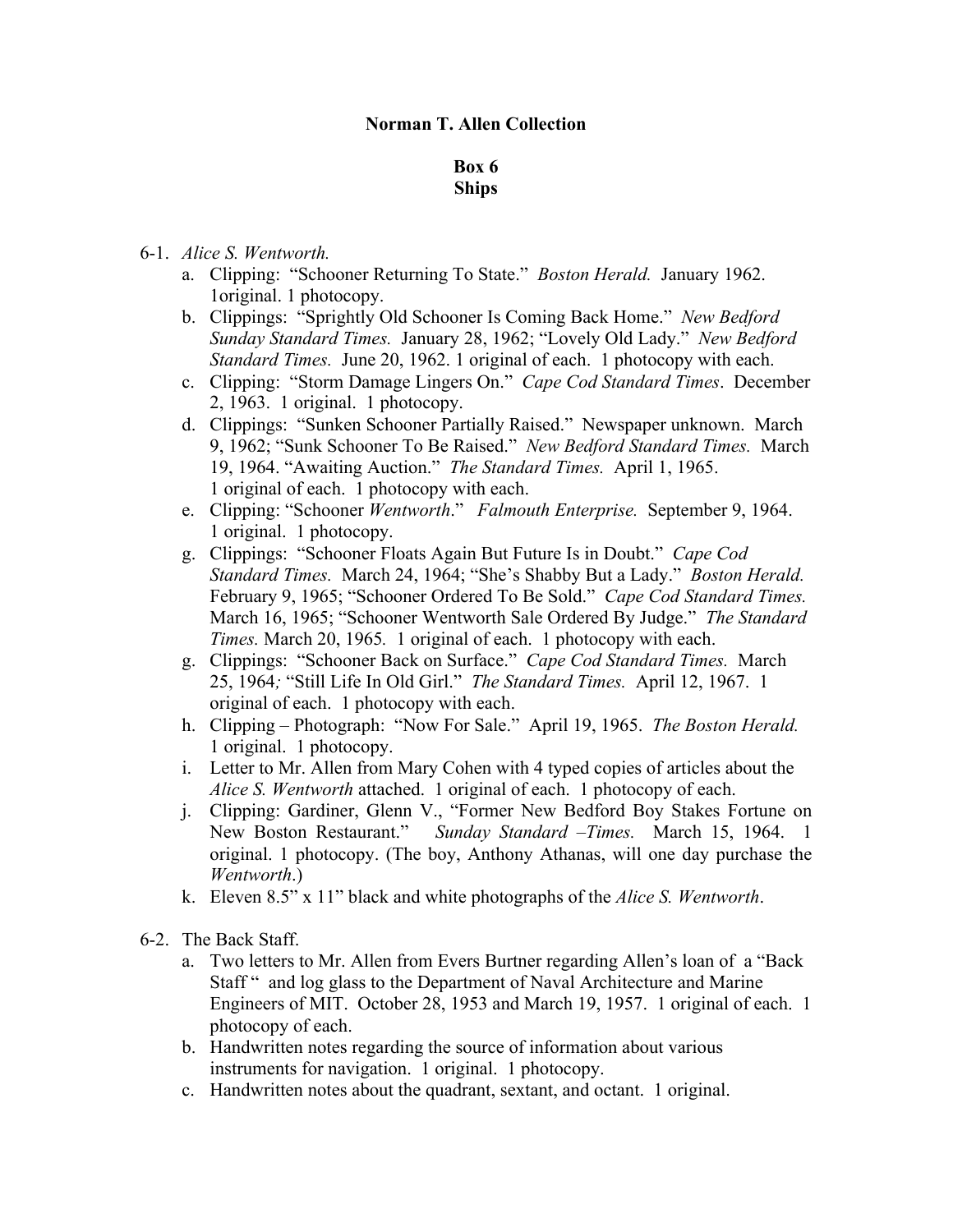- d. Description of the Back-Staff and how to use it. Taken from *The Cyclopedia: or Universal Dictionary of Arts, Sciences, and Literature*. By Abraham Rees, D.D. F.R.S.S. Amer. Soc. London. 1819. 1 original 2 page typed copy. 1 two page photocopy.
- e. Explanation of the "Use Of The English Quadrant." From the "Treatise on the Construction of Mathematical Instruments." By N. Bion, Paris, 1752. 1 typed copy. 1 photocopy.
- f. Card of Frank A. Taylor, Curator of Engineering, Smithsonian Institution, clipped to a photocopied and laminated diagram of various navigation instruments and a handwritten copy of a section of the "Treatise on the Construction and Use of Mathematical Instruments" (N. Bion, Paris, 1752) concerning "The English Quadrant."
- g. Faded and mostly illegible copy of the article "The Back Staff" by M. F. Brewington. "The American Neptune." April ????. 1 photocopy.
- 6-3. Bertha Hamblin Boyce.
	- a. Booklet: "Bertha Goes Whaling 1871." By Bertha Hamblin Boyce In Her 96<sup>th</sup> Year. Kendall Printing Co. Falmouth, MA. 1963. A memoir. 1 original.
	- b. Handwritten notes regarding Bertha's father, Captain John C. Hamblin. 2 original. 1 photocopy with both.
	- c. Clipping: "Aunt Bertha Dies at 101." *Cape Cod Standard Times.* October 27, 1968. 1 original. 1 photocopy.
- 6-4. *Cicero.*
	- a. Letter with envelope from Wayne Harbour of Bedford, Iowa to the Mayor of Falmouth inquiring if an item appearing in Ripley's "Believe It Or Not" is correct. The article relates how "a whaleboat on the bark *Cicero* out of Falmouth. MA was chewed up and swallowed by a whale." November 14, 1968. Original.
	- b. Memo from Selectman's Department asking that available information be sent to Wayne Harbour. November 22, 1968. 1 typed original.
	- c. Letter from the Falmouth Historical Society to Wayne Harbour acknowledging their receipt of his inquiry from the selectmen.
	- d. Notes regarding the captains and the voyages of *Cicero*. 5 handwritten pages one with the Ripley's clipping attached. Original.
	- e. Editorial "An Answer For Iowa: It Could Have Happened." nd. *Falmouth Enterprise.* 1 photocopy.
	- f. Clipping: Bark *Cicero's '*Eating Whale*.' Falmouth Enterprise.* nd.1 two page photocopy.
	- g.. Post Card. "Stove Boat." Whaling Museum of the Old Dartmouth Historical Society. nd. 1 original.
- 6-5. *Constellation.*
	- a. News article "Flag Ship Faces Furnace." *The Boston Sunday Herald.* December 14, 1941. 1 original. 1 photocopy.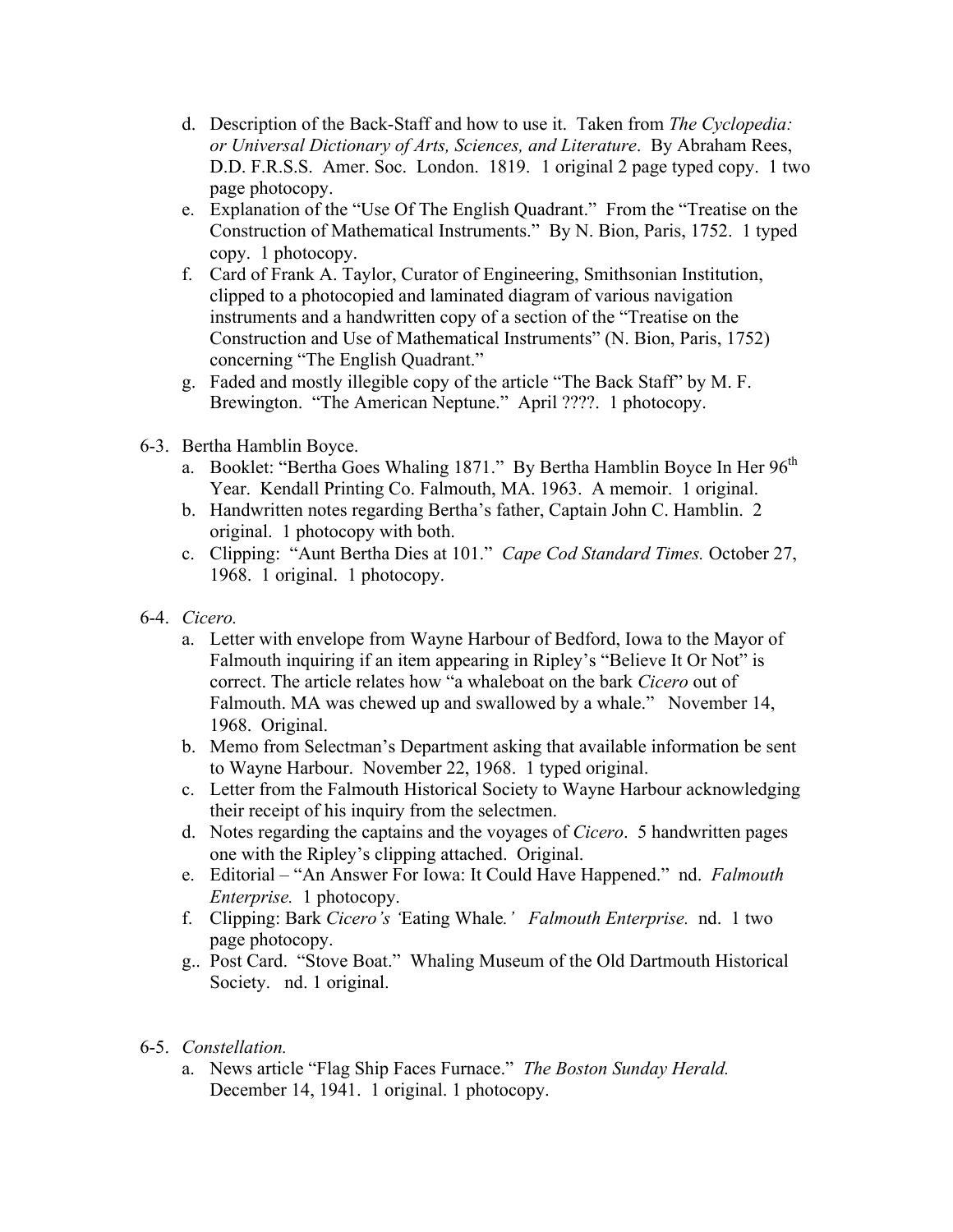- 6-6. Lines of Ship Models. Pages may contain notes on the boat owner, designer, builder, and history.
	- a. *Elsie*. 1/4scale. 3 original pages. 1 photocopy of each..
	- b. *Vigilant*. 3 original pages. 1 photocopy of each.
	- c. *Istalena*, M Class. 4 original pages. 1 photocopy of each.
	- d. *Stormalong*. 2 original pages. 1 photocopy of each.
	- e. *Nancy*, 6 Meter. 2 original pages. 1 photocopy of each.
	- g. *New Bed*, Whaleboat. 1 original page. 1 photocopy.
	- h. *Friendship Sloop*. 1 original page. 1 photocopy.
	- i. *Friendship Sloop/ Indian Scout*, 6 Meter. 1 original page. 1 photocopy.
	- j. *Phryne*, Herreshoff. 1 original page. 1 photocopy.
	- k. *Endeavor I*. 1 original page. 1 photocopy.
	- l. *San Francisco Bay Scow Schooner*. 1 original page. 1 photocopy.
	- m. List of boats with comments on wood to be used in the making of the models.
- 6-7. *Merchant Sail*: A study of "ships and their relation to the development of the American Colonies and the United States."
	- a. Correspondence between Norman Allen and Ethel M. Ritchie of the Fairburn Marine Educational Foundation, Inc. regarding *Merchant Sail.* July-August 1960. 8 original pages.
	- b. Letters from organizations having received a donation of *Merchant Sail*  acknowledging and giving thanks for its receipt*.* 1957-1960. 16 copied pages.
	- c. Announcements to members made by organizations receiving *Merchant Sail*  regarding its availability for use.. 1957 –1959. 4 photocopied pages..
- 6-8. Block Island Shipwrecks*.*
	- a. Notes regarding the wreck of the *Palatine* in the early 18<sup>th</sup> century off the coast of Block Island taken from *Block Island to Nantucket* by Fessenden S. Blanchard. 1 handwritten red ink original.
	- b. Notes regarding the *Princess Augusta* wrecked c.1738 off Block Island. 1 handwritten pencil original.
	- c. Note with information on *Guide to Sunken Ships*. 1 handwritten pencil original.
	- d. 1971 Block Island Ferry Schedule. 1 original.
- 6-9. Newsletter "Safety Valve." and Miscellaneous.
	- a. "Safety Valve. 1969, 1970 (original with 1 photocopy of each), 1971, 1972,1973. 1 original of each 1969, 1971-1973..
	- b. List: Books & Plans For Model Engineers. Original.
	- c. "Engineerings" Providence Engineering Society Vol. XLVI, No.16. 1 original. 1 photocopy.
	- d. List of "Rectory Hands" to Jeff (Norman) from Henry Stommel. 1 original.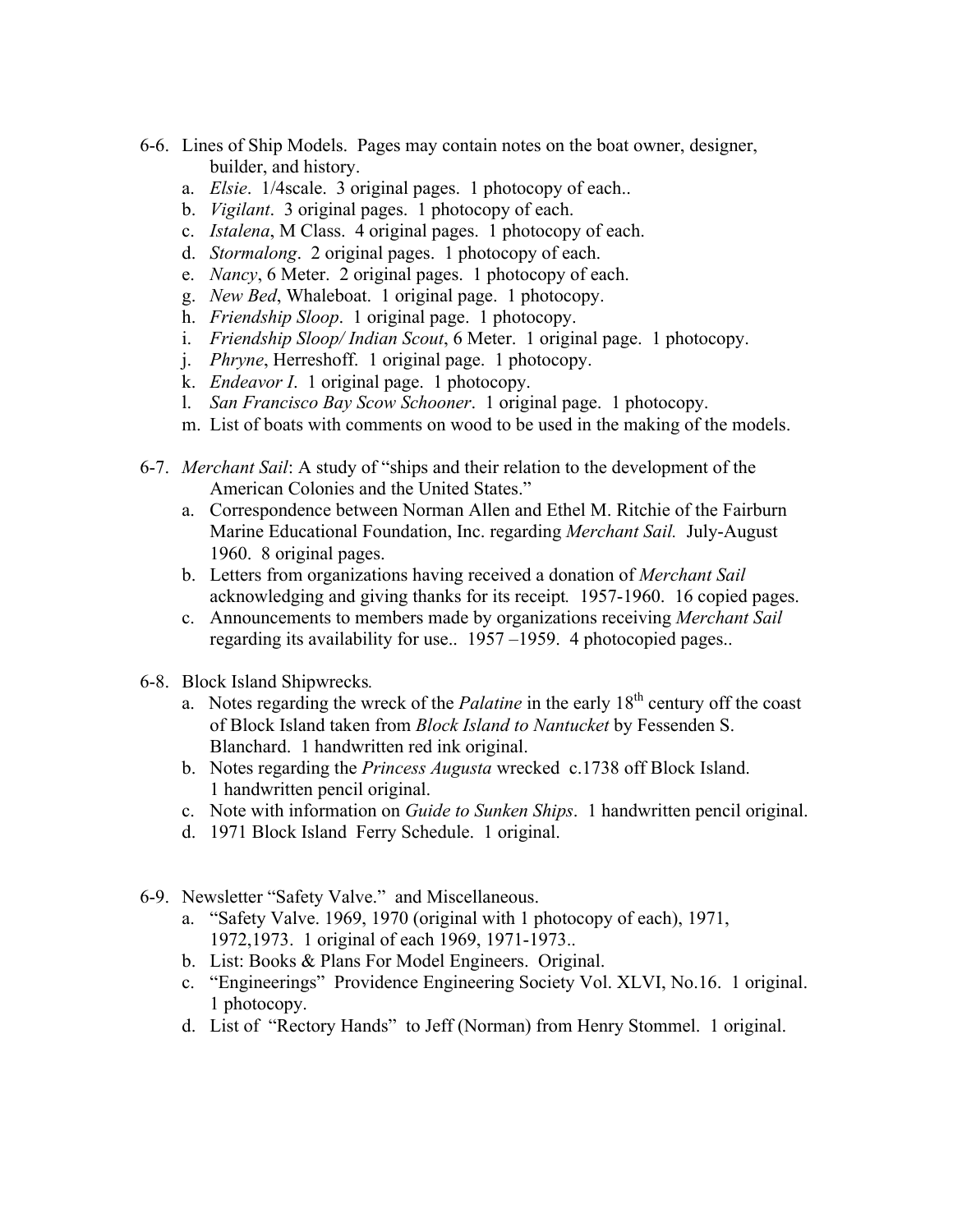- 6-10. Semaphore Signal System.
	- a. Notes on the semaphore from Martha's Vineyard to Boston. Made on November 11, 1966 at Mystic Seaport, Mystic, CT. Handwritten pencil original.
	- b. Correspondence between Norman T. Allen and John B. Briley, Reference Librarian, Mystic Seaport, Mystic, CT. December 15, 1966 and February 13, 1967. Mention is made of the early telegraph system between Vineyard Haven and Boston. 1 carbon copy of the Allen letter. 1 original of the Briley letter.
	- c. Clipping: "Boston's First "Wireless" Telegraph Brought News From Vineyard In 1801." *Boston Sunday Globe*. April 21, 1929. 2 photocopies.
- 6-11. Ship *Revenue.*
	- a. Notes made in response to a question about the position of flags flying on the Ship *Revenue.* August 12, 1963. 2 page handwritten pencil original.
	- b. Letter to Norman Allen from Reginald B. Hegarty, Curator, Melville Whaling Room, Free Public Library, New Bedford, MA. Discusses the positions of various flags flying on a ship. September 4, 1963. 1 typed original.
	- c. Miscellaneous notes about the Ship *Revenue.* 4 original handwritten pages from a small note pad. 1 page photocopy of all 4 note pages.
	- d. Note on flag position on a Bark. 1 original. 1 photocopy.
- 6-12. Steamer *Helen Augusta.*
	- a. Notice: Announces passage of the *Helen Augusta* from Edgartown, Oak Bluffs; Holmes Hole, and Woods Hole to New Bedford. July 29, ???? Listed on back of notice are a series of years on which July 29 occurs on a Thursday. 1 early photocopy. 1 recent photocopy of the front and a second of the back of the earlier copy.
	- b. Memo: States location of more information on the *Helen Augusta* in the Semaphore Signal File, 6-10. February 16, 1967. 1 handwritten pencil original. 1 photocopy.
- 6-13. Underwater Structure off Brenton's Point, R. I.
	- a. Letter to Bump (Dean Bumpus) from John Holmes with attached report, "Report Of An Underwater Structure Off Brenton's Point, Newport, Rhode Island." by John E. Dodge. August 9, 1965. Two 13 page photocopies.
- 6-14. Whaleship *Canton.*
	- a. Article: "Whaler to the Rescue." *The Sunday Standard- Times.* May 28, 1972. 1 original. 2 photocopies.
	- b. Note. regarding the loss of the Whale ship *Canton* including references to publications announcing the event. 1 handwritten pencil original. 1 photocopy.
	- c. Clipping: "Loss Of The Ship *Canton." The Merchant Transcript.* November 7, 1854. 2 photocopies.
	- d. News Clipping: " Wreck of a Whale-Ship Perilous Adventures of the Crew." *The Friend* Honolulu. March 1855. 1 original. 1 photocopy.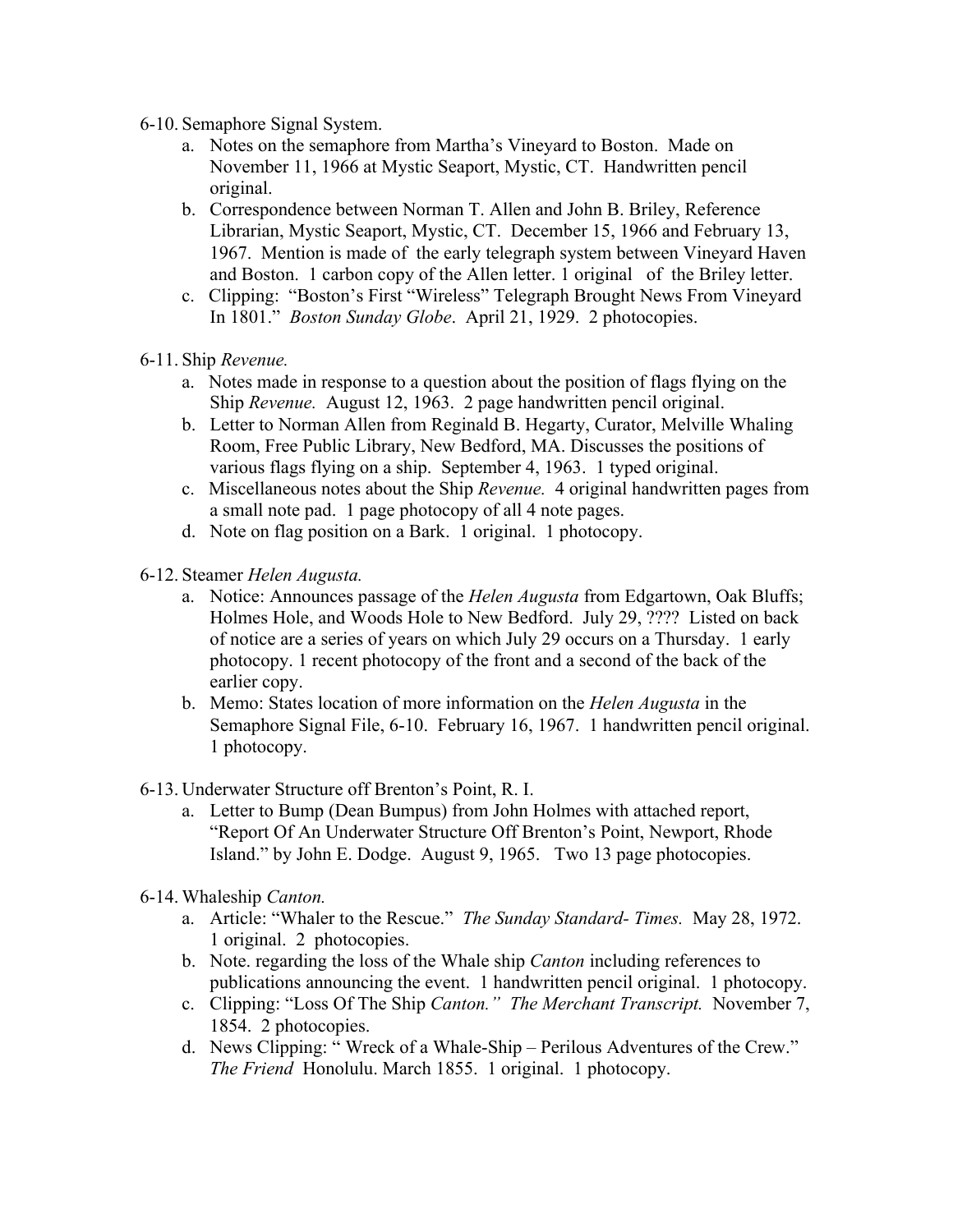- 6-15. Queries from descendants of Captain Rodolphus Delano Wicks..
	- a. Letter to the Falmouth Historical Society from Mrs. Helen M. Bryant requesting information on Capt. R. D. Wicks. October 2, 1964. 2 page typed original with handwritten notes concerning response.
	- b. Note concerning Historical Society's reply. nd. 1 handwritten original.
	- c. Letter from Lillian F. W. Bryant requesting information on the genealogy of Capt. Rodolphus Delano Wicks with pencil note concerning response. March 23, 1966. 1 handwritten original.
	- d. Letter to Norman Allen from Helen M. Bryant requesting information about Captain Rodolphus Delano Wicks and his family. May 10, 1966. 1 typed original.
- 6-16. Ship Models.
	- a. "A Catalog of Ship Models." **Karl F. Wede. 218 East 17th Street, New York 3, New York**. nd. 1 original.
	- b. Order Form. Karl F. Wede. 1 original.
	- c. Envelope from Karl F. Wede addressed to Mr. Norman T. Allen. nd. 1 original.
	- d. Photograph (5"x 7"): Model of the Brig *Pilgrim,* 1825. Karl F. Wede. 1 original.
	- e. Photograph (8"x10"): Model made about 1790. Karl F. Wede. 1 original.
	- f. Photograph (8"x10"): Model of Nelson's *Victory.* Karl F. Wede. 1 original.
	- g. Photograph (8"x10"): *Prisoner-of-War* model. Karl F. Wede. 1 original.
	- h. Price List of Ship Models with letter to Mr. Allen on the reverse. Karl F. Wede. nd. 1 original. 1 two page photocopy..
	- i. List: "Books For Model Makers & Collectors." Karl F. Wede. nd. 1 two page original. 1 two page photocopy.
	- j. List: "Nautical Antiques." Karl F. Wede. nd. 6 page typed original. 6 page photocopy.
	- k. Article: "A Famous Ship model and its Story" by Karl F. Wede. nd. 1 two page original. 1 two page photocopy.
	- l. Post Card: Picture of a model of the Sloop *Providence* 1775. Museum of the Fine Arts. Boston, Mass. nd. 1 original.
	- m. Post Card: Picture of a model of the *H. M. S. Royal George.* England. 1775. Museum Of The Fine Arts. Boston, Mass. nd. 1 original.
- 6-17. Cuttyhunk Shipwreck: Allen's notes, correspondence, and news clipping resulting from his inquires about an 1870s ship wreck on Sow and Pigs which resulted in ebony logs coming ashore on Cuttyhunk. 1969-1971.
- 6-18. Live Oaking..
	- a. Allen's notes written between 1967 and 1972 on live oaking.
	- b. Correspondence resulting from inquiries by Allen about the live oaking business in Falmouth. November 1970 – December 1972.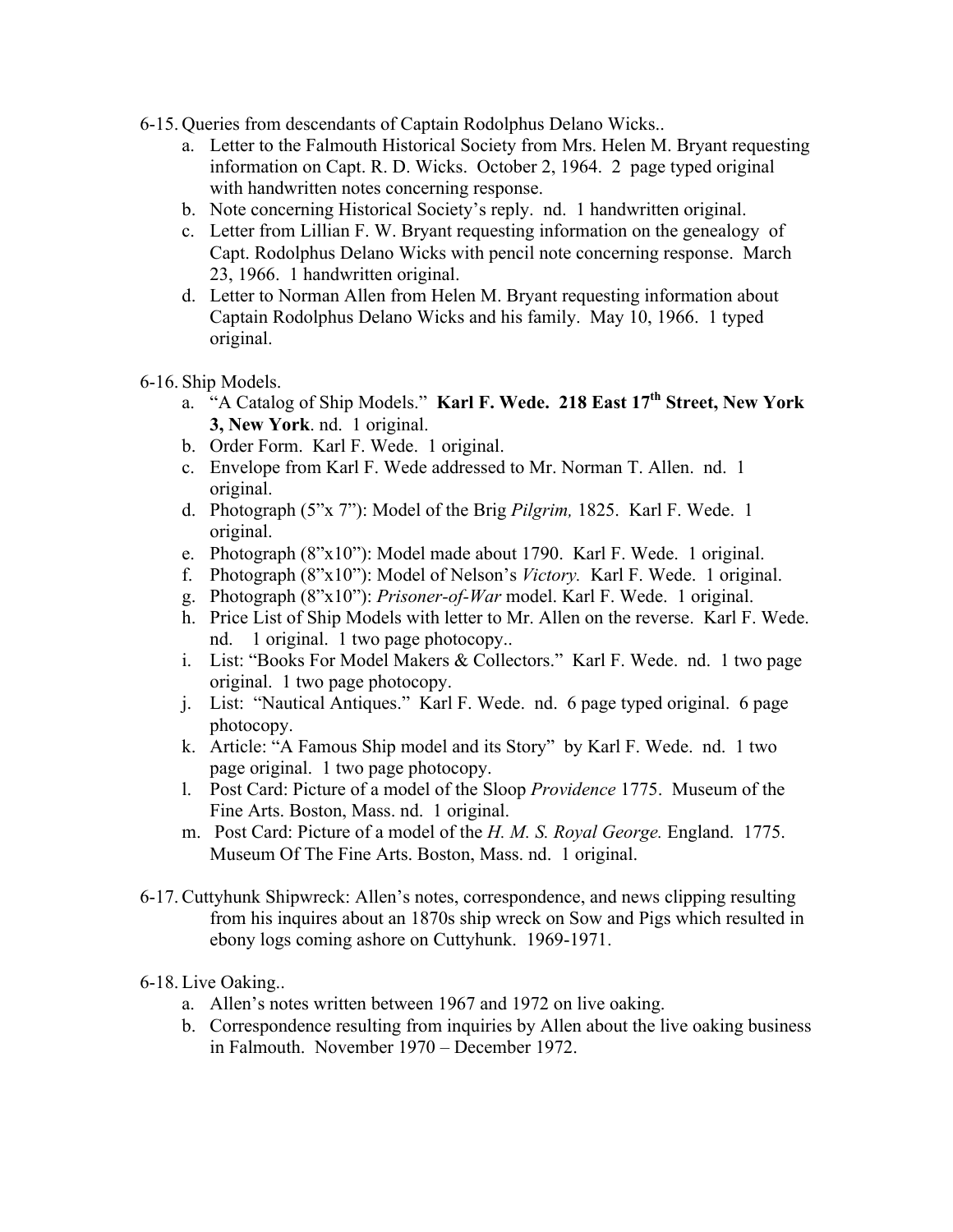- c. Pamphlet: "Reprints of Books on American Local, State, and Regional History and Early Records. nd. Regional Publishing Company. Baltimore, MD. 1 original.
- d. Quarterly Magazine: "Historic Nantucket." Nantucket Historical Association. October 1971. Article – Live Oak Whaleships by Elizabeth T. Little. 1 original with envelope.
- e. Agreement between the Swift Brothers of Falmouth and Bertram Cunningham of Jefferson, Maine for the brothers to work for Cunningham getting live oak timber. October 10, 1872. 2 photocopies.
- f. Road maps of southern states, Virginia, North Carolina, and South Carolina, where live oak is found... 3 original.
- g. Cruise guide Map Cape Charles, Virginia to Cedar Keys, Florida. 1 original.
- 6-19. Clippings: Two Sail to Azores, July 1969.
	- a. "2 Sail From Vineyard For Azores in Open Boat. July 3, 1969. *Standard Times*. New Bedford. 1 original. 1 photocopy.
	- b. "Seafarers Azores-bound." July 3,1969. *Cape Cod Standard -Times*. 1 original. 1 photocopy.
	- c. "Azores duo in blackout." nd. Newspaper unknown. 1 original. 1 photocopy.
	- d. "2 End Open-Boat Voyage." nd. Newspaper unknown. 1 original. 1 photocopy.
	- e. "Ocean voyage winds up where it started." nd. Newspaper unknown. 1 original. 1 photocopy.
- 6-20. Clippings: Ocean Voyages.
	- a. "Cuban Tells of Flight On Inner-Tube Raft." 1969. Newspaper unknown. 1 original. 1 photocopy.
	- b. Article: Cadwalader, George. Part I: "Transatlantic By CAL-20." April 1970. *Yachting.* 1 photocopy
	- c. Article: Cadwalader, George. Part II: "Transatlantic By CAL-20." May 1970. *Yachting.* 1 photocopy
	- d. "Done At Last." Solo sail across Atlantic. June 26, 1970. *The Standard- Times.*  New Bedford.1 original. 1 photocopy.
	- e. "Explorer's Papyrus Boat Completes Atlantic Trip." July 13, 1970. *The Standard -Times.* New Bedford.; "Papyrus Boat Repairs Damage, Sails Faster." 1970. Newspaper unknown. 1 original and 1 photocopy of each.
	- f. "Solo Sailor Hits Plymouth…Almost." July 18, 1970. Newspaper unknown. 1 original. 1 photocopy.
	- g. "Heading South." and "Modest Sailor Spans Atlantic." nd. Newspaper unknown. 1original of each. 1 photocopy with each.
	- h. "Bold Brendan Makes Bahamas, Proves Point." and "Man Against the Sea." nd. Newspapers unknown. 1 original of each. 1 photocopy with each.
- 6-21. Clippings: Raising the *Alvin* (WHOI submersible sunk October 1968). August/September 1969.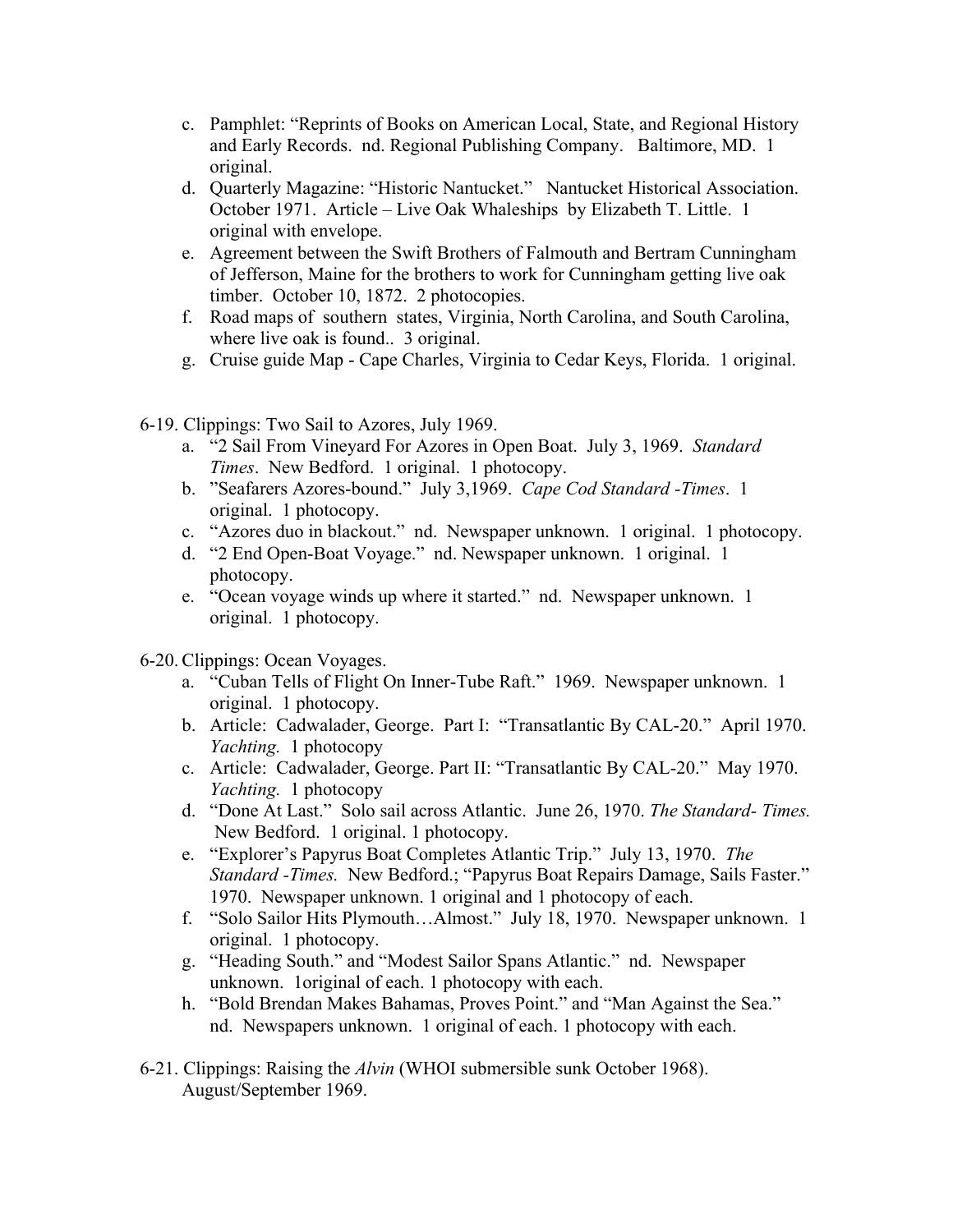- a. "Navy vessel reports *Alvin* location pinpointed." nd. Newspaper unknown. 1 original. 1 photocopy.
- b. "Navy pinpoints *Alvin*." nd. Newspaper unknown. 1 original. 1 photocopy.
- c. "Submarine *Alvin's* Recovery From Ocean Floor Is Set." *The Standard Times*. New Bedford. August 27, 1968; "*Alvin* rescue try set." nd. Newspaper unknown. 1 original of each. 1 photocopy with each.
- d. Photograph: "*Alvin* On Sea Floor." nd. Newspaper unknown. 1 original. 1 photocopy.
- e. "It's 'Go' For *Alvin* Try." nd. Newspaper unknown. 1 original. 1 photocopy.
- f. "*Alvin* Surfaces After Long Rest." nd. Newspaper unknown. 1 original. 1 photocopy.
- g. Photograph: "Safe Aboard Barge." nd. Newspaper unknown. 1 original. 1 photocopy.
- h. "*Alvin* Recovery: A Reminder." nd. Newspaper unknown. 1 original. 1 photocopy.
- i. "Hail to *Alvin*; back on the Cape." nd. Newspaper unknown. 1 original. 1 photocopy.
- j. "*Alvin's* limits, life to increase." nd. Newspaper unknown. 1 original. 1 photocopy.
- k. Photograph: "Tiny *Alvin* emerges from the sea bottom….Alvin Home At Last!" *Boston Herald Traveler*. September 2, 1969. 1 original. 1 photocopy.
- 6-22. Clippings: West Falmouth Oil Spill.
	- a. "Leaking Oil Barge Freed From Rocks Off Falmouth." with photograph, "Grounding Scene." *The Standard-Times.* New Bedford. September 17, 1969. 1 original of each. 1 photocopy.
	- b. Photographs: "Decks Nearly Awash," "Barge Florida." *The Standard Times..*  New Bedford. September 17, 1969. 1 original. 1 photocopy.
	- c. "Oil Cleanup Cost in Bay Estimated at \$100,000." Newspaper unknown. September 1970. 1 original. 1 photocopy.
	- d. Editorial: "Oil slicks hit at Cape's jugular." Newspaper unknown. nd. 1 original. 1 photocopy.
- 6-23. Clippings: International Cooperation in Ocean Research.
	- a. "U. S. to Figure in Global Weather Watch." nd. Newspaper unknown. 1 original. 1 photocopy.
	- b. Watson, Lynne. "Hands Across the Sea in Research." October 19, 1969. *Sunday Herald Traveler.* Boston. 1 original. 1 photocopy.
- 6-24. Clippings: Woods Hole Oceanographic Institution.
	- a. "2 gifts make WHOI \$13 million happier." ; "Cape Oceanographic Base Given \$13 Million." nd. Newspaper unknown. 1 original of each. 1 photocopy.
	- b. "In Our Opinion: Lets keep going on ocean research." nd. Newspaper unknown. 1 original. 1 photocopy.
	- c. "Dr. Fye accepts berth with ocean task force." nd. Newspaper unknown. 1 original. 1 photocopy.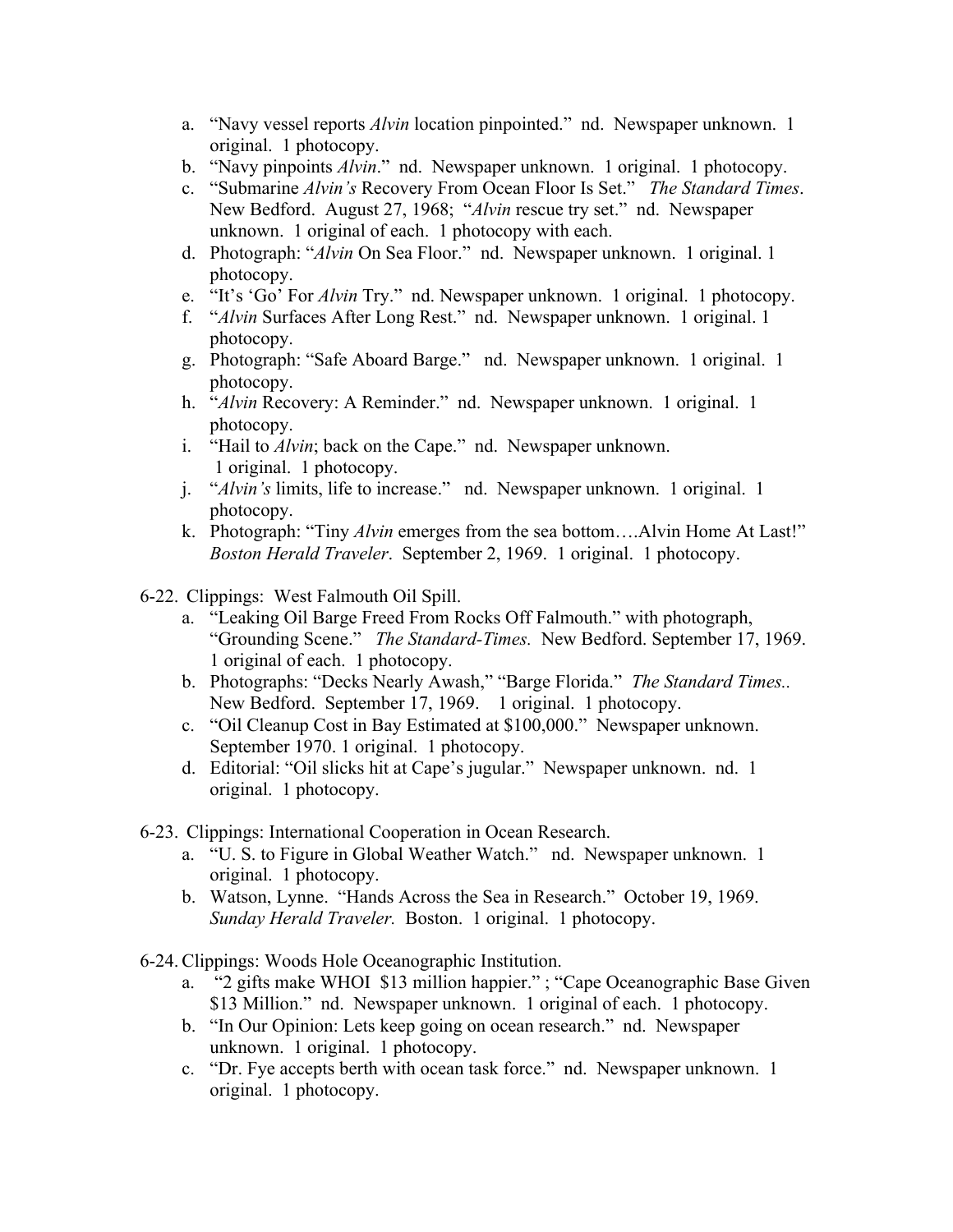## 6-25. Clippings: Whaling.

- a. "U. S. Whaleboats of Today Are Distant, But Definite Heirs of the City's Whaleboats." October 14, 1962. *New Bedford Standard Times.* 1 original. 1 photocopy.
- b. "Whaling Days Depicted in a Jersey Exhibit." April 24, 1965. *The New York Times.* 1 original. 1 photocopy.
- c. "Ship engineering his occupation: scrimshaw's his game." nd. Newspaper unknown. 1 original. 1 photocopy.
- d. "Chapter of whaling era unfolds." October 22, 1972. *Sunday Standard-Times*. New Bedford, MA. 1 original.

6-26. Clippings: Miscellaneous related to ships.

- a. Brady, Fred. "Tradition Makes Spar Stand Tall." May 20, 1962. *Boston Herald Traveler*. 1 original. 1 photocopy.
- b. Hathaway, Brad. "Lunenburg Yard Building Replica Of the Bluenose." June 8, 1963. *Standard-Times.* New Bedford, MA. 1 original. 1 photocopy.
- c. "Clue of Lost British Ship Discovered." August 7, 1963. *The Standard-Times.* Cape Cod Bureau. ; "History Probe Vessel To Undergo Repairs." August 21, 1963. Newspaper unknown. 1 original of each. 1 photocopy of both.
- d. "Piccard Sub to Explore Gulf Stream." April 20, 1965. *The Standard-Times.* New Bedford, MA. 1 original. 1 photocopy.
- e. Brayton, Bradford C., "Schooner Tyrone Bound For Cruises In Warmer Seas." nd. Newspaper unknown. 1 original. 1 photocopy.
- f. Weeks, Don, "Middleboro Man Builds Schooner." nd. *The Standard-Times.* New Bedford, MA. 1 original. 1 photocopy.
- g. Rowell, Paul. "BU Student Builds Low-Cost Sea Hut." nd. *Boston Herald.* 1 original. 1 photocopy.
- h. Nickerson, Joseph A. "Grandfather, the cat boat and old salts." nd. *The Enterprise.* Falmouth, MA. 1 original. 1 photocopy.
- 6-27. Clippings: Miscellaneous.
	- a. "Fishermen Knew About the Rare Gray Seals on Muskeget, Science Believed Them Long Gone." February 21, 1964. *Vineyard Gazette.* Martha's Vineyard, MA. 1 original. 1 photocopy.
	- b. Obituary: "Joshua Crane, 95, in Florida, Ex-Harvard Athlete, Coach." December 8, 1964. *The Boston Herald.* Crane once owned the island, No Man's Land. 1 original. 1 photocopy.
	- c. "Colonial Williamsburg A Family Fall Treat." October 19, 1969. *Sunday Herald Traveler.* Hand drawn map of Fredericksburg,VA area is attached. 1 original of each. 1 photocopy of each.
	- d. "Capt. Hancox is Maritime Academy dean." October 27, 1969. *Cape Cod Standard-Times.* 1 original. 1 photocopy.
	- e. "Do You Remember?" November 2, 1969. *Sunday Boston Herald Traveler.* 1 original. 1 photocopy.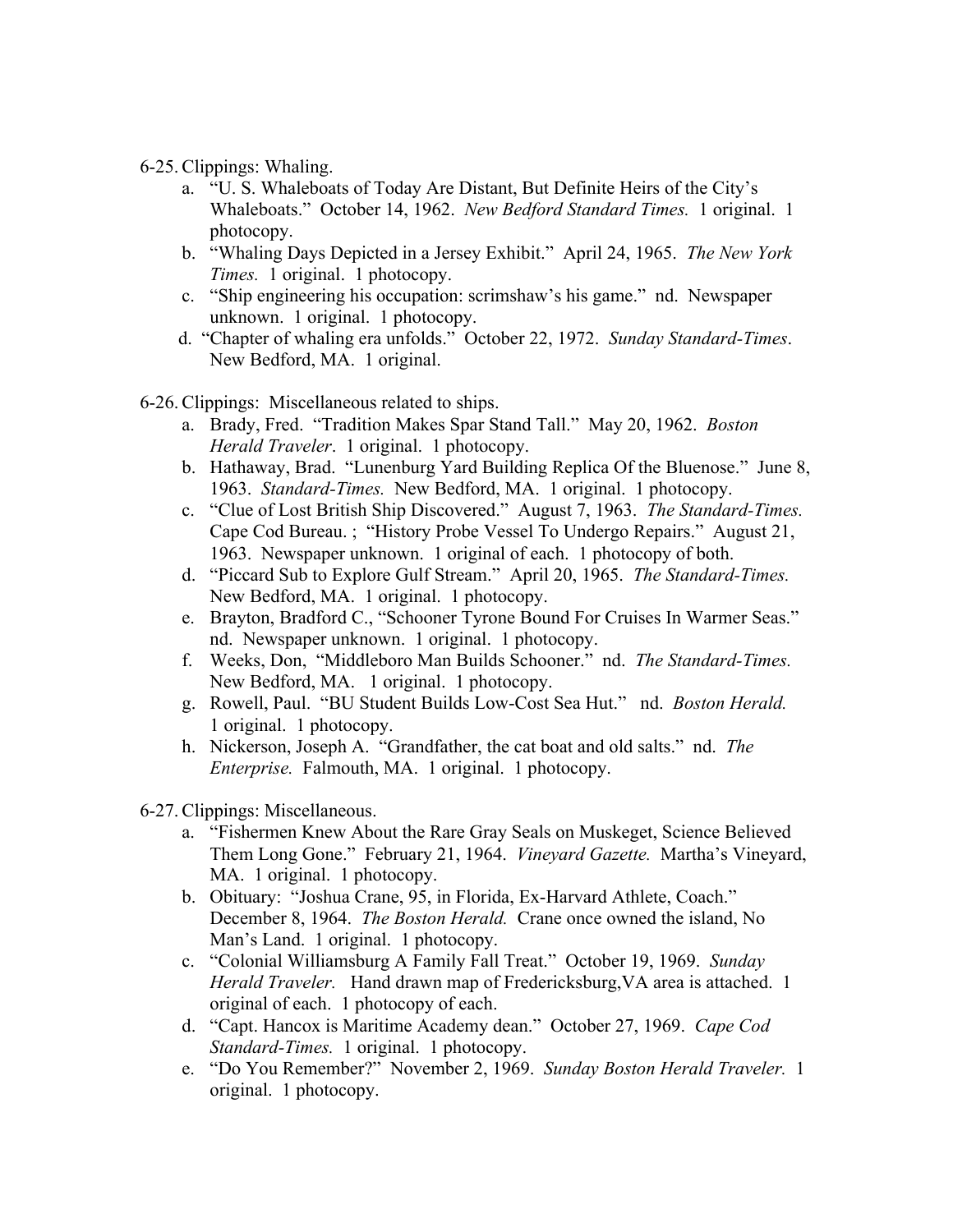- f. Schley, Win. "College President joins WHOI staff." March 28, 1971. *Cape Cod Sunday Standard-Times.* 1 original. 1 photocopy.
- g. Snow, Edward Rowe. "A Sunday Hike." nd. Newspaper unknown. 1 original. 1 photocopy.
- h. "Ellis heads Benthos firm." and "Woods Hole doctor stricken in Europe." nd. Newspaper unknown. 1 original of each. 1 copy of both.
- 1 "…Falmouth historians tops." nd. Newspaper unknown. 1 original. 1 photocopy.
- j "Sentences suspended in tire slashing case." nd. Newspaper unknown. 1 original. 1 photocopy.
- k. "State police helicopter finally off the ground." nd. Newspaper unknown. 1 original. 1 photocopy.
- l. "Aviation Today: Drive-On Service … Well, Almost." nd. *Sunday Herald Traveler.* 1 original. 1 photocopy.
- m. "Baggage Handling Eased." nd. *Sunday Herald Traveler.* 1 original. 1 photocopy.
- 6-28. Miscellaneous: Notes, Correspondence, Pamphlets, Newsletters.
	- a. Note about the date of origin of the United States Coastal Geodetic Survey. April 23, 1962. 1 handwritten pencil original. 1 photocopy.
	- b. Pictorial Supplement Plate VII and Plate XXIII . July 1963. *The American Neptune.* 2 photocopies of each.
	- c. Magazine: *The Dukes County Intelligencer*. November 1963 Vol. V, No. 2. Dukes County Historical Society. 1 original.
	- d. Letter: Julian C. Loring, Tres. of the Hingham Historical Society to Allen regarding a marine museum in Hingham. December 15, 1970. 1 handwritten original with envelope.
	- e. Letter: From Herbert Wells Hill to Allen regarding the marine boundary of states and personal matters. February 27, 1971. 1 handwritten original.
	- f. Quarterly Newsletter: Peabody Museum, Salem, MA. March 31, 1971. 1 original with envelope.
	- g. Pamphlet: Louis Joseph Auction Galleries, Inc. announces a marine auction on November 10, 1971. 1 original.
	- h. Letter: From Helen Grey, Coordinator of Publications, Mystic Seaport to Allen regarding the publication *Six Masted Schooners*. April 20, 1971. 1 original with envelope.
	- i. Pamphlet: "The Grisly Side Of Whaling." The Whale House Press. Norwalk, CT

Accompanying letter from Robert R. Newell to Allen. April 22, 1971. 1 original.

- j. Advertising booklet of ship model kits. 1 original
- k. Pamphlet: "Announcement Bermuda Biological Station." Summer courses of instruction. nd. 1 original.
- l.. Flyer: "Bermuda Biological Station Research Vessel, *Panulirus II."*  Announces the ship's availability for oceanographic research. nd. 1 original.